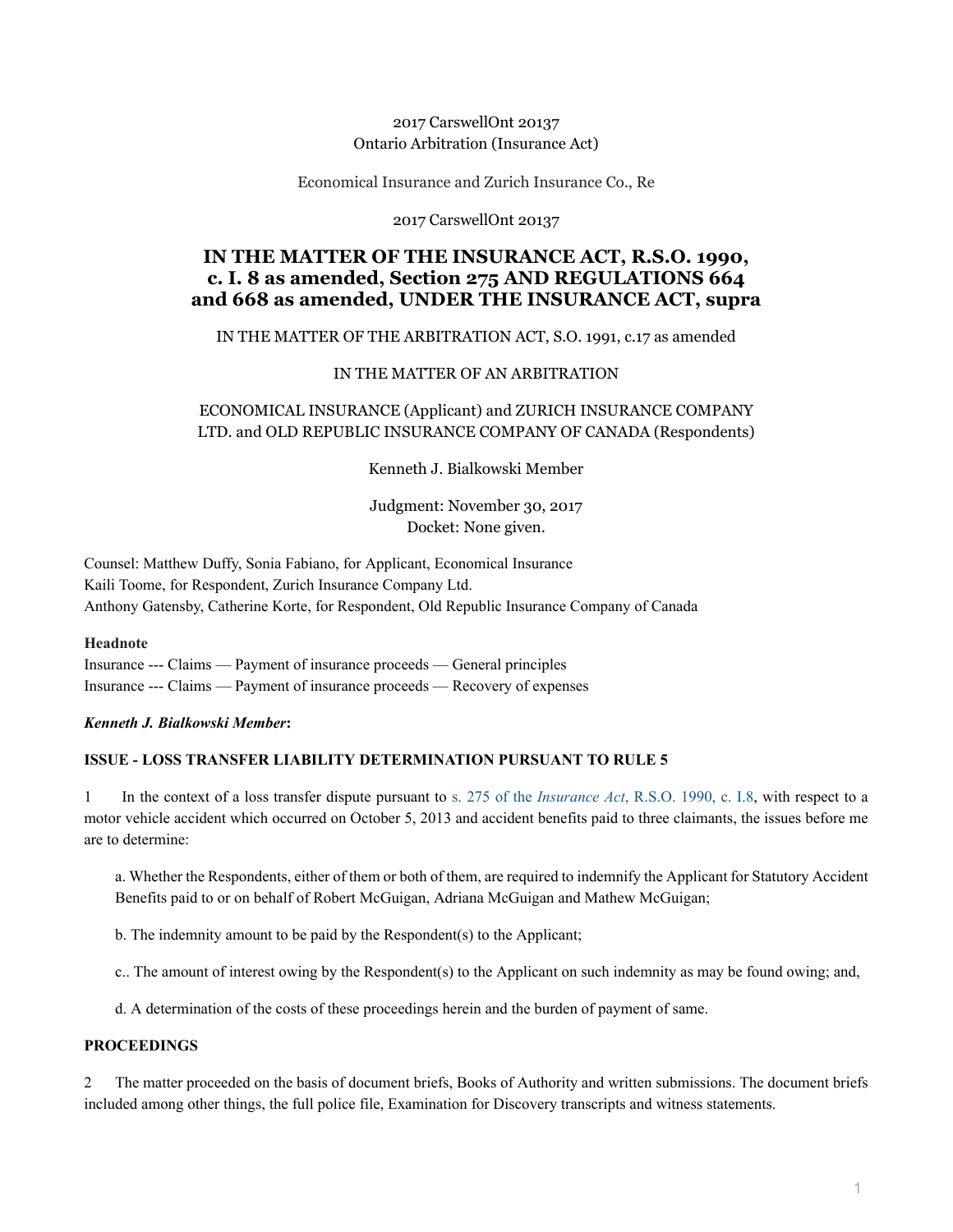## **BACKGROUND**

3 This matter involves a loss transfer dispute between the Applicant, Economical Insurance Group ("Economical") and the Respondents, Zurich Insurance Company Ltd. ("Zurich") and Old Republic Insurance Company of Canada ("Old Republic") and arising out of a motor vehicle/pedestrian incident that occurred on October 5, 2013, in which one, Robert McGuigan, pedestrian, perished.

4 At the time of the accident, Economical insured Robert McGuigan and his spouse, Adriana McGuigan. Zurich insured a tractor-trailer operated by Rajwinder Singh Chath. Old Republic insured a tractor-trailer operated by David Armstrong.

5 Economical claims loss transfer indemnification from Zurich and/or Old Republic for Statutory Accident Benefits paid to Robert McGuigan, Adriana McGuigan and Mathew McGuigan.

6 Robert McGuigan was involved in a fatal motor vehicle accident on October 5, 2013. Robert McGuigan is survived by his spouse, Adriana McGuigan and his son, Mathew McGuigan.

7 At all material times, Robert McGuigan was insured by Economical pursuant to a motor vehicle liability policy, which did not insure a heavy commercial vehicle.

8 As a result of the death of Robert McGuigan, Economical, as the Statutory Accident Benefits carrier, paid Statutory Accident Benefits for funeral expenses and death benefits. Economical also paid medical and rehabilitation benefits, cost of examinations and income replacement benefits to Adriana McGuigan as a result of psychological impairment arising from the death of her husband and medical and rehabilitation benefits to Mathew McGuigan as a result of psychological impairment arising from the death of his father.

9 To date, Economical has paid a total of \$135,465.65. Robert McGuigan's claim is capped. Adriana McGuigan's claim has been resolved on a full and final basis. The claim of Mathew McGuigan remains open.

### **SYNOPSIS**

10 On the date in question, Rajwinder Singh Chath was driving a 2007 Kenworth tractor-trailer unit owned by Hind Transport (hereinafter referred to as the "Chath tractor-trailer"), insured by Zurich, westbound on Highway 401 near Graham Road in West Elgin, in the Province of Ontario.

11 The Chath tractor-trailer overturned onto the highway, obstructing the north lane of Highway 401 westbound of the two westbound lanes and partially obstructing the south lane. Approaching westbound would then be facing the undercarriage of the Chath tractor-trailer while it lay on its side on the roadway. Chath and his co-driver, Manpreet Singh Chahal exited the overturned vehicle and proceeded to the north shoulder.

12 The Claimant, Robert McGuigan, was a passenger of a 2007 Lexus sedan, operated by Antonio Acampora, travelling westbound on Highway 401 near Graham Road in West Elgin, which came upon the overturned Chath tractor-trailer.

13 Antonio Acampora stopped the 2007 Lexus sedan on the north shoulder of Highway 401. Robert McGuigan exited the 2007 Lexus sedan to provide assistance.

14 Another passerby, Donna Kay Davis, stopped at the scene of the overturned Chath tractor-trailer, as did a vehicle operated by Ronald Roy Thomson.

15 Donna Kay Davis was the driver of a 2012 Kenworth tractor-trailer, travelling westbound on the 401. When she came upon the Chatha tractor-trailer, she slowed down and went around the Chatha-tractor-trailer onto the shoulder.

16 There were at least three vehicles parked near the overturned Chath tractor-trailer with their four-way flashers illuminated.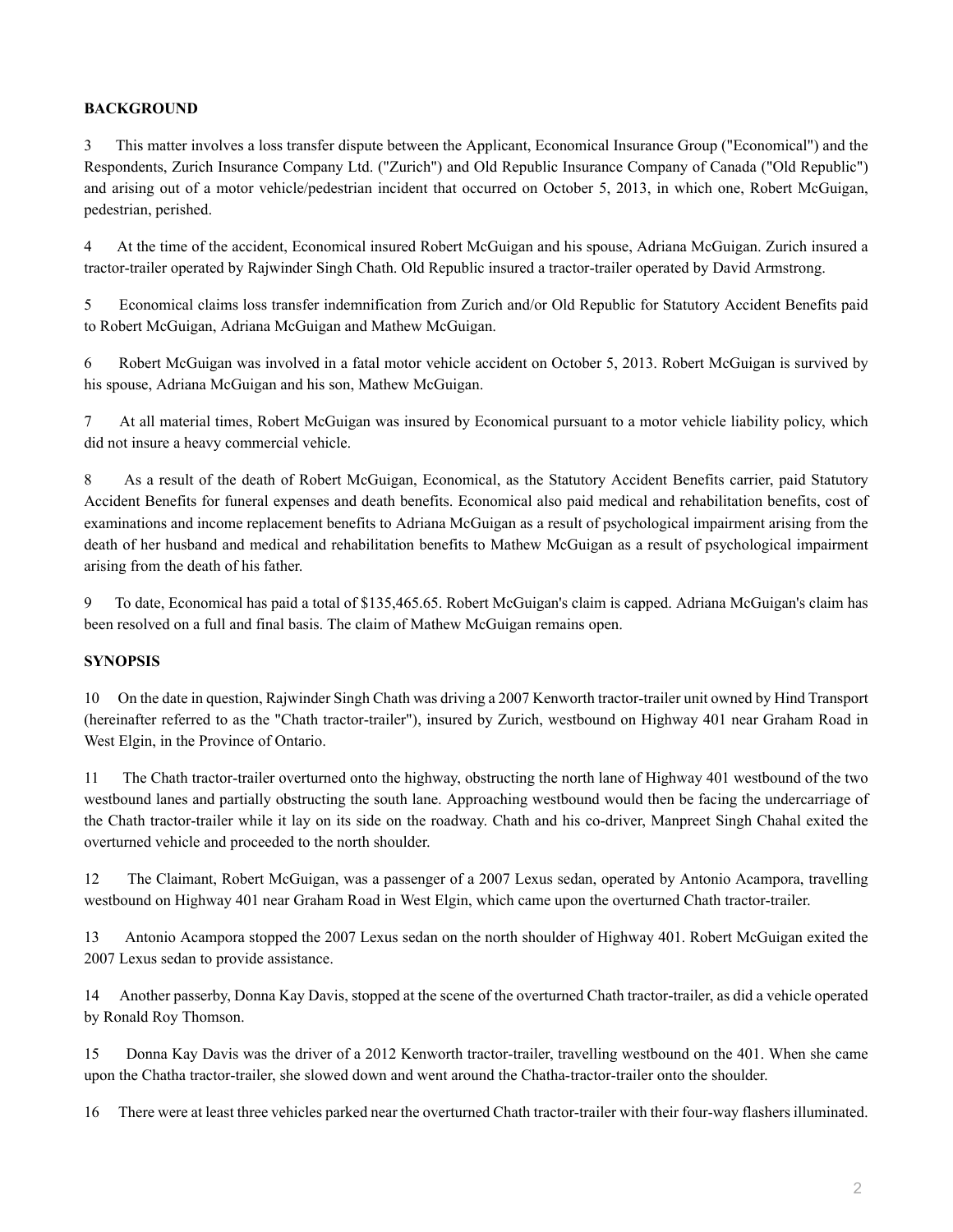17 Another passerby, Adrian Ogelsby, was driving a Mack Model 600 tractor-trailer, originally in the right lane of Highway 401. When he came upon the overturned Chatha tractor-trailer, he slowed down and swerved around the Chatha tractor-trailer. His front right mirror clipped the Chatha trailer.

18 Donna Kay Davis had flares in her vehicle, which she brought to the scene. Robert McGuigan assisted Donna Kay Davis in setting up the flares.

19 As this was occurring, David Armstrong was driving a 2007 Peterbilt tractor-trailer unit owned by Patco Transport (hereinafter referred to as the "Armstrong tractor-trailer"), insured by Old Republic, westbound on Highway 401 near Graham Road in West Elgin.

20 The Armstrong tractor-trailer collided with the overturned Chath tractor-trailer. In the aftermath of the collision between the Armstrong tractor-trailer and the Chath tractor-trailer, Robert McGuigan was struck and killed.

21 Rajwinder Singh Chath and David Armstrong were each operating heavy commercial vehicles.

## **FACTS AS CONTAINED IN DOCUMENT BRIEF WITH DOCUMENT REFERENCE**

22

## **POLICE FILE Tab 3**

## *Synopsis of Yussef Mohamed, dated October 5, 2013 - Tab 3A of the Applicant's Document Brief*

<span id="page-2-0"></span>1. Rajwinder Singh Chath was operating a 2007 Kenworth commercial vehicle, hauling a 2013 trailer carrying 40,000 pounds of metal parts.  $\frac{1}{1}$  $\frac{1}{1}$  $\frac{1}{1}$ 

<span id="page-2-1"></span>2. Mr. Chath's advice to the police is that he was cut off by a white pickup. This caused him to jerk his tractor-trailer but his trailer then pushed him into the ditch. $<sup>2</sup>$  $<sup>2</sup>$  $<sup>2</sup>$ </sup>

<span id="page-2-2"></span>3. David Andrew Armstrong was operating a 2007 Peterbilt tractor, hauling a 2013 Hyundai trailer loaded with 30,000 pounds of dry material. [3](#page-15-2)

<span id="page-2-3"></span>[4](#page-15-3). His tractor-trailer struck the Chath trailer.  $4\overline{ }$ 

<span id="page-2-4"></span>5. Robert McGuigan had been attempting to assist in the lighting of flares in an effort to alert oncoming vehicles and drivers and was "possibly struck" by David Andrew Armstrong.<sup>[5](#page-15-4)</sup>

# *Witness Statement to the Police of Rajwinder Singh Chath, dated October 4, 2013 (should be October 5 th ) - Tab 3B of the Applicant's Document Brief*

6. He was operating westbound on the 401 when he was cut off by a pickup. Accordingly, he moved to the left lane suddenly but, because of his speed (102 km/h), the trailer pushed the truck into the ditch.

### *Witness Statement of David Andrew Armstrong, dated October 5, 2013 - Tab 3C of the Applicant's Document Brief*

7. He came through a thick cloud of fog and when he came out of it, 20 feet in front of him, there was a tractor-trailer on its side. He struck it. He had been going 95 to 100 kilometers an hour.

*Witness Statement of Adrian Oglesby, dated October 4, 2013 (should be October 5 th ) - Tab 3D of the Applicant's Document Brief*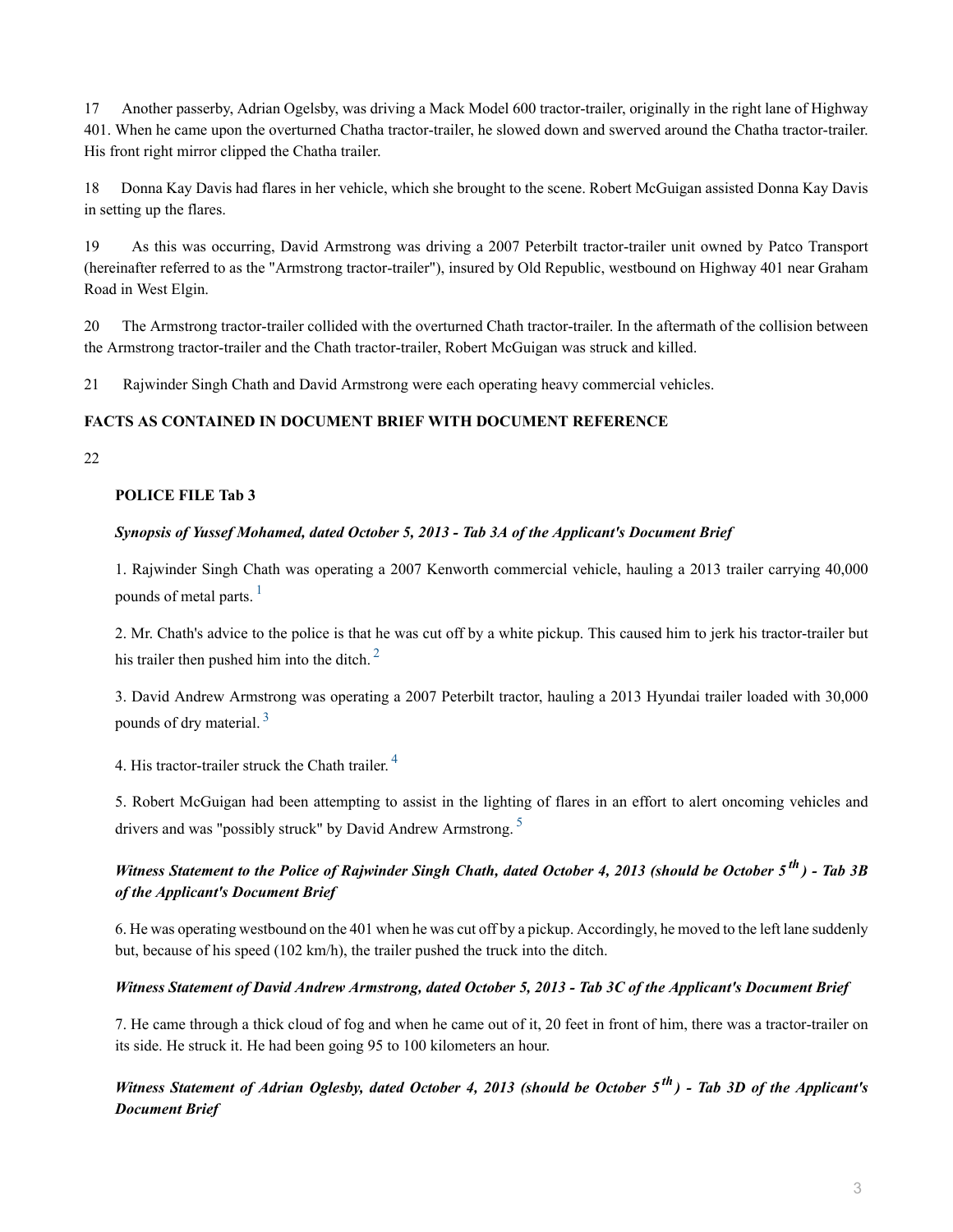8. He was travelling westbound on the 401. He saw trucks parked eastbound with their 4 ways going. He looked forward and came upon the Chath vehicle totally blocking the right lane and partially blocking the left lane. He saw the tires and undercarriage. He swerved into the left shoulder, slowed and braked. His mirror clipped part of the Chath truck that was sticking out but the transport truck he was operating remained upright.

#### *Witness Statement of Antonio Acampora, dated October 5, 2013 - Tab 3E of the Applicant's Document Brief*

9. Before the accident, he saw a transport one kilometer ahead weaving all over the road. After the accident, he stopped and he and the deceased were trying to light flares. A truck came along and struck the overturned trailer and hit Robert McGuigan as well.

### *Jennifer Acampora's Statement, dated October 5, 2013 - Tab 3F of the Applicant's Document Brief*

10. She was a passenger in the Antonio Acampora vehicle. They were heading west from London.

11. She saw a transport weaving across the road. It put on its signal and started to pass traffic so she lost sight of it. They then came upon it again and the driver had flipped his truck. Another transport then struck the back end of that trailer.

12. Robert McGuigan and a female truck driver started to light flares; another truck came along and she knew it was going to hit the truck on the road. The backend of the trailer that was on the road was completely across the driving lane and partially across the passing lane.

## *Kimberly Lynn Acampora Witness Statement, dated October 5, 2013 - Tab 3G of the Applicant's Document Brief*

13. She was another passenger in the Acampora vehicle.

14. The second transport truck clipped the Chath transport truck.

15. Robert McGuigan ran the wrong way.

16. She had seen a transport truck weaving on the road. She did not know if it was the Chath transport truck. It passed another transport. They lost sight of it for a few seconds. They stayed behind this transport truck because they did not want to get hit.

17. It could have been the same truck that ended up in the ditch, and more than likely was, but she did not want to get the truck driver in trouble if it was not.

18. If it had been the same truck, she wished she had called 911. It was all over the road, it was in the middle of the road for 10 kilometres and then it moved back over. She indicated that it might not be the same guy; it would be a big coincidence if it was not.

### *Witness Statement of Michael Collicutte, dated October 5, 2013 - Tab 3H of the Applicant's Document Brief*

19. He observed the Chath transport truck on its side and a couple of trucks went around it.

# *Witness Statement of Donna Kay Davis, dated October 4, 2013 (should be October 5 th ) - Tab 3I of the Applicant's Document Brief*

20. Ms. Davis was westbound on the 401. She came out of the rest area when she saw the "Robair truck" and a 4 wheeler with their flashers on. She got down to about 20 miles per hour. She went around on the shoulder, parked, got out of her car and put her vest on. She had flares and got them out. A Chrysler truck came and barely hit the Chath tractor-trailer. A second truck hit it and kept going. The Chrysler truck hit the trailer first, then another truck that left, then the Patco tractortrailer. The Patco truck hit hard and caused it to move and the debris to fly.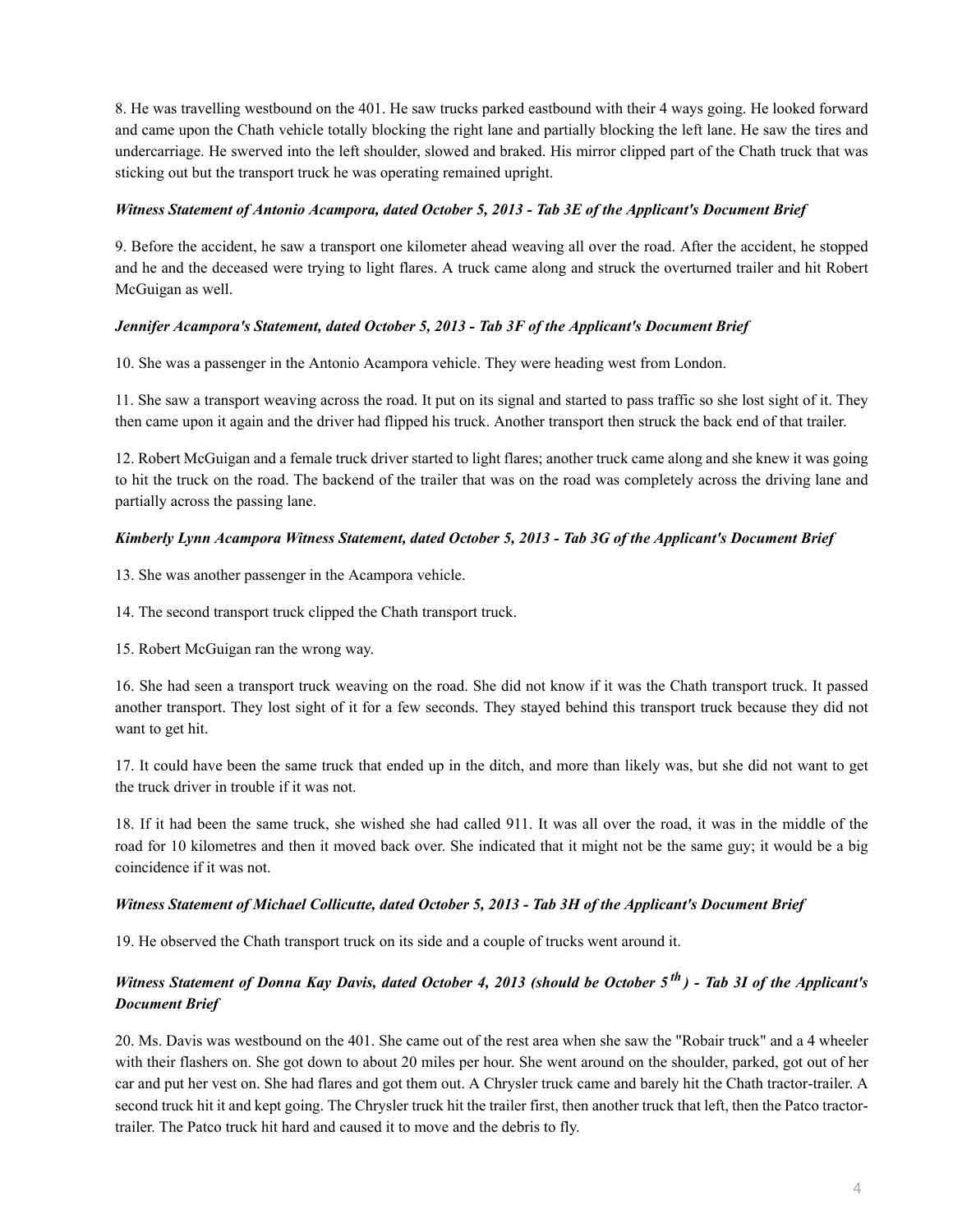21. Robert McGuigan was standing beside her and she heard a bang and she said "run". Mr. McGuigan ran towards the road and she ran in the ditch. She was hit and knocked down. The Oglesby vehicle had hit the Chath trailer first but the Armstrong tractor hit it very hard. Mr. McGuigan ran the wrong way.

### *Witness Statement of Adam Gardner, dated October 5, 2013 - Tab 3J of the Applicant's Document Brief*

22. Nobody could see the truck on its side.

23. One after the other, big trucks sideswiped the side of the trailer and the fourth truck hit the trailer head-on. He might have been braking for 15 to 20 meters prior to impact.

## *Witness Statement of Lauren Marie Dobbelaar, dated October 5, 2013 - Tab 3K of the Applicant's Document Brief*

24. She had been standing on the side and the tractor-trailer hit the trailer and then hit their vehicle and pushed it into the ditch. This was the Armstrong tractor-trailer.

### *Witness Statement of Ronald Roy Thomson, dated October 5, 2013 - Tab 3L of the Applicant's Document Brief*

25. The Chath transport truck had its backend across one lane and part of the second lane. Two transports barely clipped the Chath vehicle and then the Armstrong transport truck caught the backend. They had to jump out of the way.

## *Police Officer's Notes*

*Brad Derrough - Tab 3M of the Applicant's Document Brief*

<span id="page-4-0"></span>2[6](#page-15-5). Robert McGuigan was believed to have been struck by the second transport truck.<sup>6</sup>

### *Y. (Joe) Mohamed - Tab 3N of the Applicant's Document Brief*

<span id="page-4-1"></span>27. Robert McGuigan was assisting Donna Kay Davis in alerting other traffic of the flipped transport by lighting flares when he was struck by a second transport truck or was hit by the Armstrong transport.<sup>[7](#page-15-6)</sup>

### *Edward Phillipo - Tab 3O of the Applicant's Document Brief*

28. The Chath transport truck hit the south shoulder and overcorrected to the north shoulder. A second transport truck hit the Chath motor vehicle and then hit Robert McGuigan, who was putting out flares.

### *Investigative Summary Report of Cory Rowsell, dated June 10, 2014 - Tab 3P of the Applicant's Document Brief*

<span id="page-4-2"></span>29. The Chath transport truck lost control and flipped on its side, partially blocking one of the westbound lanes. At least two other transport trucks slightly struck the Chath tractor-trailer unit. Then David Andrew Armstrong directly hit the Chath trailer in the through lane. The Armstrong and Chath trailers hit Robert McGuigan. <sup>[8](#page-15-7)</sup>

30. The Chath vehicle veered off the westbound lanes and then the driver overcorrected to the right. The vehicle veered back into the live lanes of traffic and flipped onto the driver's side. It came to rest blocking the right lane and a portion of the left lane with the undercarriage of the transport truck facing oncoming traffic. There were no lights or reflectors on the undercarriage. [9](#page-15-8)

<span id="page-4-4"></span><span id="page-4-3"></span>31. Two passenger vehicles stopped to render assistance and at least two transport trucks made contact with the overturned unit and finally the Armstrong truck directly struck the undercarriage of the trailer. The Armstrong truck smashed through and struck Robert McGuigan, who was knocked down and carried 60 to 70 meters.  $10$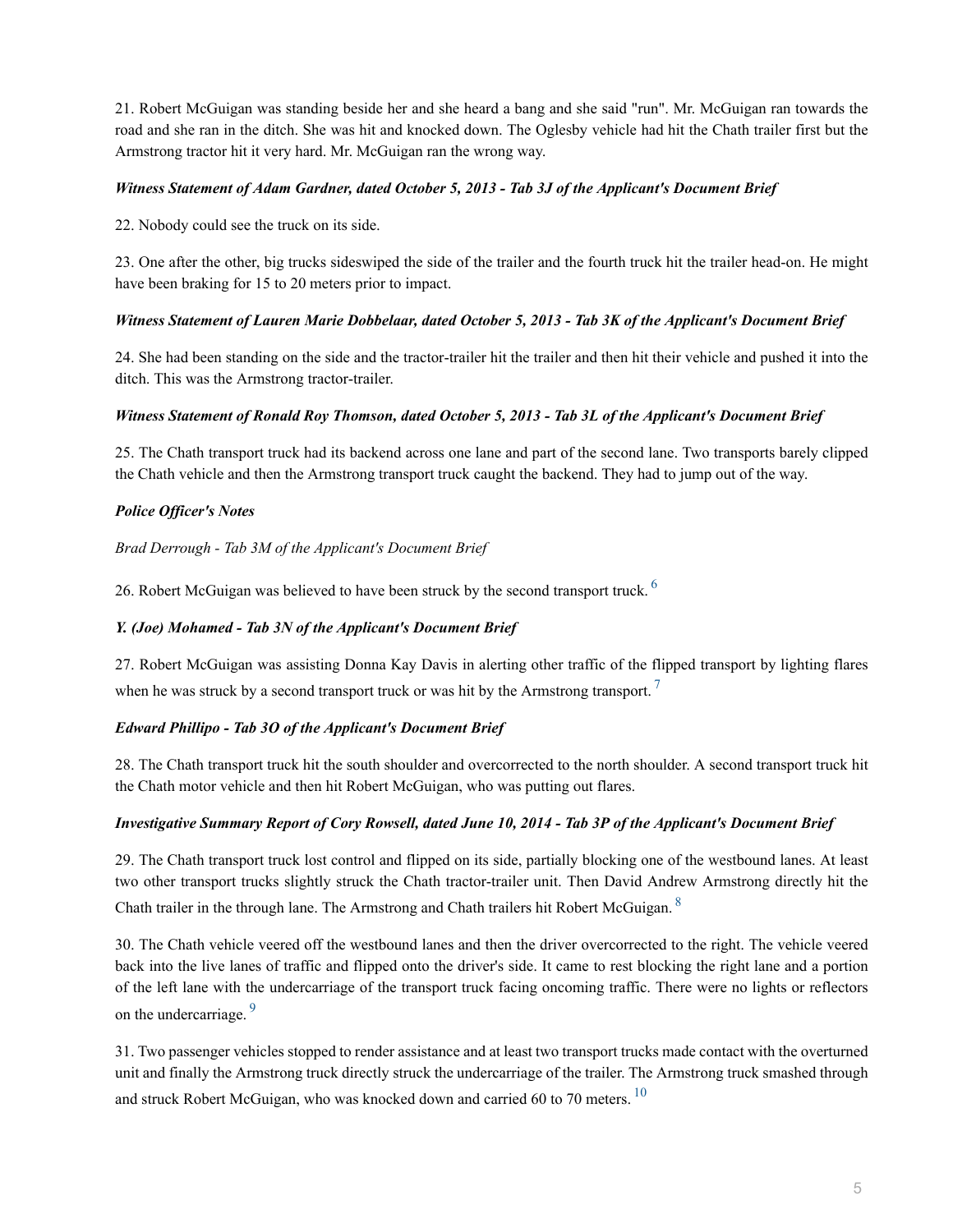#### *Transcript of Rajwinder Singh Chath taken June 19, 2017 - Tab 4 of the Applicant's Document Brief*

<span id="page-5-0"></span>32. He was born March 26, 1992.<sup>[11](#page-15-10)</sup>

<span id="page-5-1"></span>33. Before heading out, he inspected the truck and trailer, not the load.  $^{12}$  $^{12}$  $^{12}$ 

<span id="page-5-2"></span>34. Some auto parts were loaded into the trailer.  $^{13}$  $^{13}$  $^{13}$ 

<span id="page-5-3"></span>35. The way the parts were secured they were not prevented from shifting from side to side.  $14$ 

<span id="page-5-4"></span>36. They could move. [15](#page-16-3)

<span id="page-5-5"></span>37. He told them that it was not a proper way to load the trailer.  $16$ 

<span id="page-5-6"></span>38. He told them it was not secure. <sup>[17](#page-16-5)</sup>

<span id="page-5-7"></span>39. This improper loading had happened on a prior occasion and his employer had told him to ask them to secure the load with some cardboard on the side or something.  $18$ 

<span id="page-5-8"></span>40. Other companies have specific trailers for the product but at Hind, they just had a basic trailer with a load bar, regardless of what was going to be picked up.  $19$ 

<span id="page-5-9"></span>41. The second time (this occasion) he picked up the trailer, he encountered the same problem with the load.  $20$ 

<span id="page-5-10"></span>42. He had an argument with the loader that it was not properly secured.  $2<sup>1</sup>$ 

<span id="page-5-11"></span>43. The loader said "too bad", there was nothing he was going to do to help him.  $22$ 

<span id="page-5-12"></span>44. He had no option other than to bring it back.  $23$ 

<span id="page-5-13"></span>45. The only other option would have been to leave the trailer, to unlock the trailer from the cab and drive back.  $24$ 

<span id="page-5-14"></span>46. If he did that, he would have been fired.  $25$ 

<span id="page-5-15"></span>47. He had told his co-driver that the load was not really secure.  $26$ 

<span id="page-5-16"></span>48. He was concerned that the load could move over and flip the trailer.  $27$ 

<span id="page-5-17"></span>49. The load could shift and the trailer could flip.  $28$ 

<span id="page-5-18"></span>50. In Brampton, they were told to take the load to Windsor.<sup>[29](#page-16-17)</sup>

<span id="page-5-19"></span>51. While in Brampton, there was no way he could add some securement to the load.  $30$ 

<span id="page-5-20"></span>52. It needed some big installment to prevent it from shifting.  $31$ 

<span id="page-5-21"></span>53. There was nothing available at that time of night to secure it.  $32$ 

<span id="page-5-22"></span>54. He adjusted for the fog by driving  $100^{33}$  $100^{33}$  $100^{33}$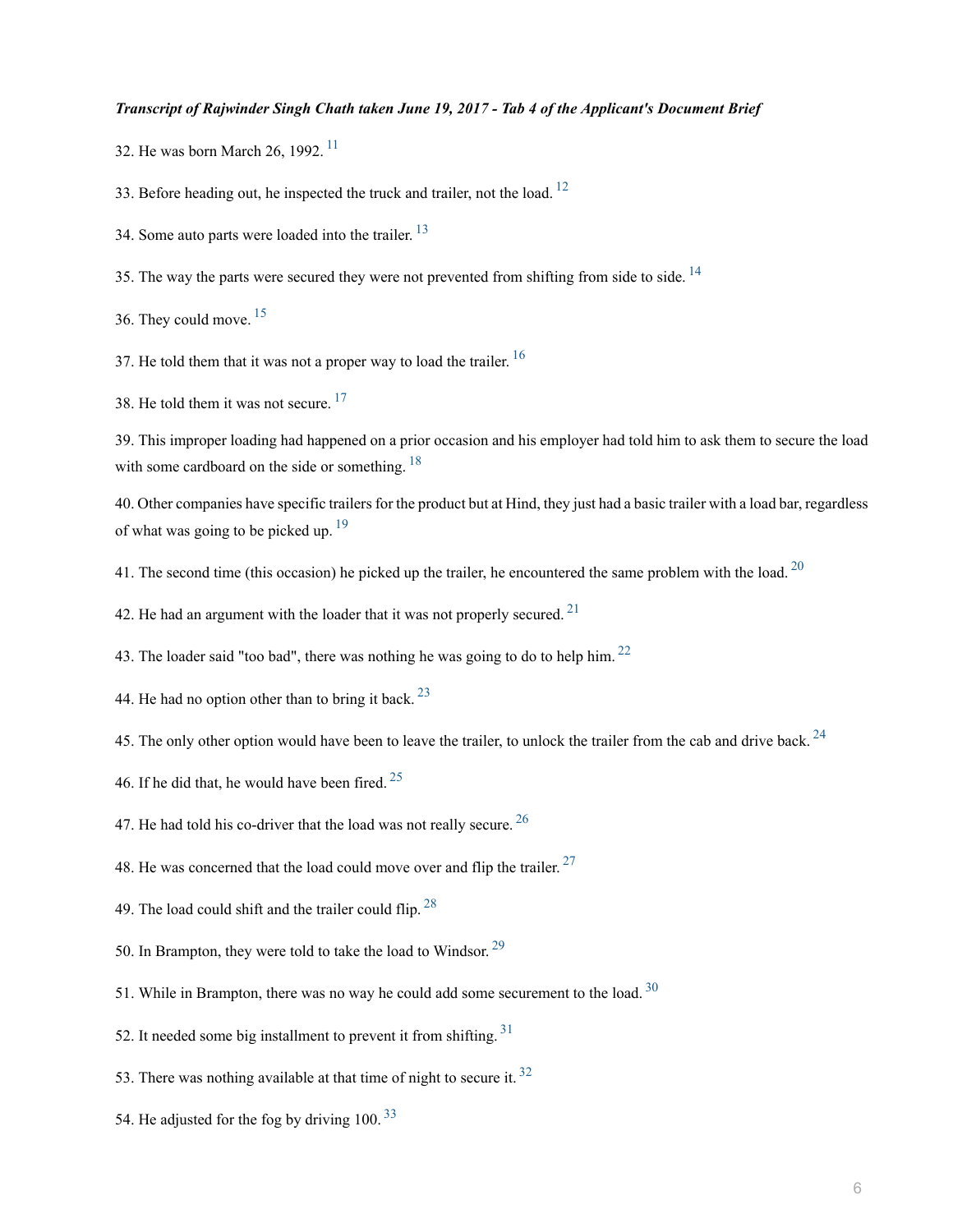<span id="page-6-0"></span>55. The fog was after London. [34](#page-16-22)

<span id="page-6-1"></span>56. He saw a white pickup truck in the left lane driving fast. The pickup moved just in front of him and he put his brakes on. Mr. Chath could not control the truck so it flipped over on the right and was covering one quarter of the right lane on a two-way highway. [35](#page-16-23)

- <span id="page-6-2"></span>57. He had been going 100 kilometers an hour. [36](#page-16-24)
- <span id="page-6-3"></span>58. The pickup truck had his high beams on. [37](#page-16-25)
- <span id="page-6-4"></span>59. The fog was flashing in his eyes. [38](#page-16-26)
- <span id="page-6-5"></span>60. The pickup driver was going 100-115 but he came ahead of him and stopped.  $39$

<span id="page-6-6"></span>61. He was weaving.  $40$ 

- <span id="page-6-7"></span>62. He left his lane and came into Chath's lane.  $41$
- <span id="page-6-8"></span>63. He pulled right in front of Chath, three or four meters.  $42$

<span id="page-6-9"></span>64. without signaling,  $43$ 

- <span id="page-6-10"></span>65. Chath immediately applied his brakes and lost control on the tractor. [44](#page-17-4)
- <span id="page-6-11"></span>66. He was afraid he would hit the pickup truck who was right ahead of him. [45](#page-17-5)

<span id="page-6-12"></span>67. He tried to move to the left lane. [46](#page-17-6)

- <span id="page-6-13"></span>68. At the same time as he was braking, he was trying to move to the left lane and the trailer flipped.  $47$
- <span id="page-6-14"></span>69. It was an emergency move. [48](#page-17-8)
- <span id="page-6-15"></span>70. Probably the load shifted or maybe the swerve caused the trailer to tip. <sup>[49](#page-17-9)</sup>

<span id="page-6-16"></span>71. The unsecured load maybe moved over to the side and caused the trailer to flip. <sup>[50](#page-17-10)</sup>

<span id="page-6-17"></span>72. The tractor and trailer flipped over on the driver's side and the trailer covered one quarter of the right lane of the highway.  $51$ 

- <span id="page-6-18"></span>73. The left lane was wide open. [52](#page-17-12)
- <span id="page-6-19"></span>74. The tractor was sitting on the driver's side. [53](#page-17-13)
- <span id="page-6-20"></span>75. He does not think the airbrake braked properly. [54](#page-17-14)
- <span id="page-6-21"></span>76. He thinks the brakes did not work the way they should have. [55](#page-17-15)
- <span id="page-6-22"></span>77. He did not think the ABS system worked properly. That made it flip over. <sup>[56](#page-17-16)</sup>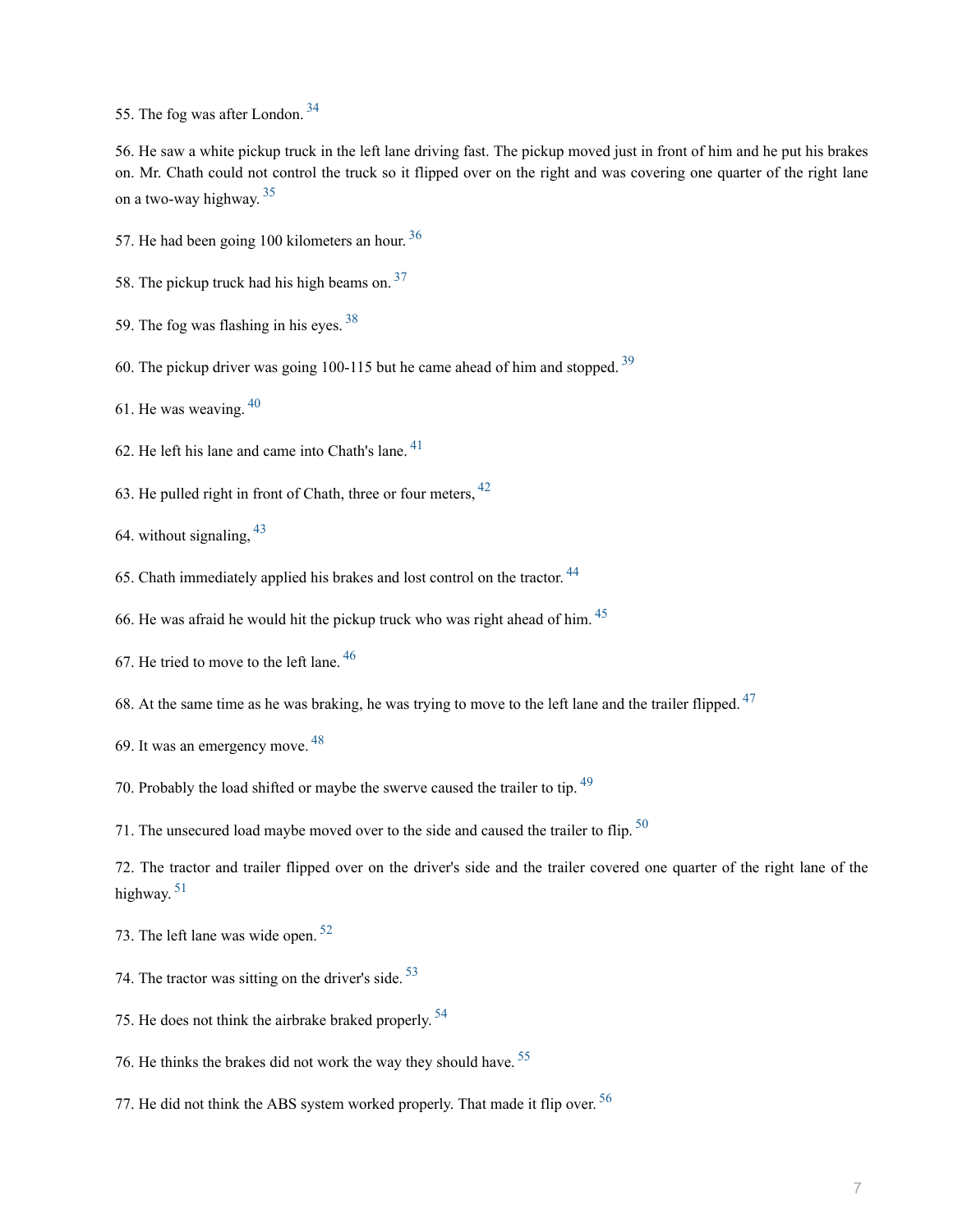<span id="page-7-0"></span>78. He ran away from the trailer. He was afraid it might catch fire. <sup>[57](#page-17-17)</sup>

<span id="page-7-1"></span>79. The four-way flashers were not on. [58](#page-17-18)

<span id="page-7-2"></span>80. They needed to prevent someone from hitting the trailer.<sup>[59](#page-17-19)</sup>

<span id="page-7-3"></span>81. He did not go to his vehicle to get his flashlight. <sup>[60](#page-17-20)</sup>

<span id="page-7-4"></span>82. His truck was flipped over on the side that contained the compartment with the reflective triangles so they could not be reached  $61$ 

<span id="page-7-5"></span>83. No other reflecting devices or lights or anything were put out. <sup>[62](#page-17-22)</sup>

<span id="page-7-6"></span>84. Another truck passed in the left lane and did not hit the trailer. <sup>[63](#page-17-23)</sup>

<span id="page-7-7"></span>85. Another tractor from Conway Trucking hit a small portion of the trailer. <sup>[64](#page-17-24)</sup>

<span id="page-7-8"></span>86. The Conway vehicle stopped 500 meters. [65](#page-17-25)

<span id="page-7-9"></span>87. The pickup was a white Ford and a man was driving it. <sup>[66](#page-17-26)</sup>

<span id="page-7-10"></span>88. Another professional truck driver, named Muhammad, last name and company he works for unknown, said that he saw the pickup truck driver. He gave a statement to the police which Chath heard but did not see. Chath has not seen Muhammad since.<sup>[67](#page-17-27)</sup>

<span id="page-7-11"></span>89. An old guy was coming to help them but another truck came and hit him. This gentleman ended up being deceased. He was with a lady around his age, who Chath presumed was his wife.  $68$ 

<span id="page-7-12"></span>90. A truck from Patco Transport, going 105, did not see the trailer in the right lane, boomed into it, hit the black car and then hit the old man coming to them. <sup>[69](#page-18-1)</sup>

<span id="page-7-13"></span>91. He did not see the impact.  $70$ 

<span id="page-7-14"></span>92. The tractor came, their attention was directed right, he did not see anything. The old guy was looking at the truck.  $71$ 

<span id="page-7-15"></span>93. The investigating officer was named Youssef Mohamed and Chath admits that he probably, maybe, was confusing the name of the truck driver with this officer.  $72$ 

<span id="page-7-16"></span>94. He then remembered that the officer was Mohamed.  $^{73}$  $^{73}$  $^{73}$ 

<span id="page-7-17"></span>95. But there was two separate people named Mohamed.<sup>[74](#page-18-6)</sup>

<span id="page-7-18"></span>96. He disagreed with the police description that he drifted off the roadway.<sup>[75](#page-18-7)</sup>

<span id="page-7-19"></span>97. The adjuster for Zurich spoke with a person named Abdul Malik on July 23, 2014 who advised that he was on the highway behind the Hind transport tractor-trailer (Chath) and the Chath vehicle suddenly lost control and rolled. Malik did not know what caused the driver to lose control.  $76$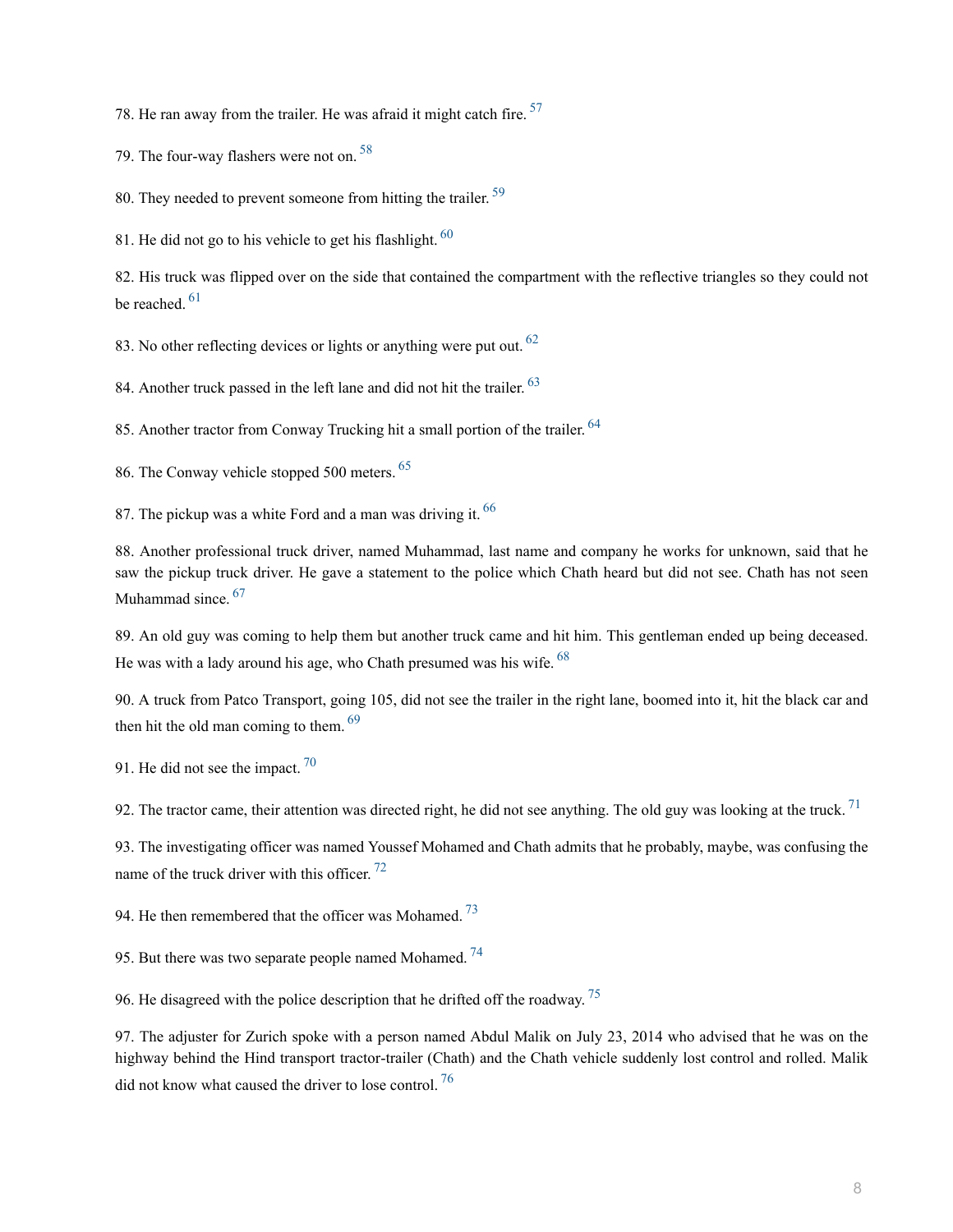<span id="page-8-0"></span>98. Chath was instructed by his employer after his first complaint, that, if he had safety concerns about the safety of the load, he should call his employer to get direction. He should not just start driving the vehicle if he had concerns about the safety of the load.  $77$ 

<span id="page-8-1"></span>99. He had called his employer and they told him.... The loader told him that they had been doing this for years. They had been loading the trucks for years.<sup>[78](#page-18-10)</sup>

<span id="page-8-2"></span>100. The first time that he complained, he was told he did the right thing to express concern about the safety of the load and not take it if he had concerns. [79](#page-18-11)

<span id="page-8-3"></span>101. The second time he had the very same concern. <sup>[80](#page-18-12)</sup>

<span id="page-8-4"></span>102. They told him to bring it home. [81](#page-18-13)

<span id="page-8-5"></span>103. The AB system of his brakes was not running smooth. [82](#page-18-14)

<span id="page-8-6"></span>104. He did not feel the brakes grab. [83](#page-18-15)

<span id="page-8-7"></span>105. It did not stop to the point like it used to stop.  $84$ 

<span id="page-8-8"></span>106. His vehicle did not slow because of his braking. [85](#page-18-17)

<span id="page-8-9"></span>107. He braked for a few seconds. [86](#page-18-18)

<span id="page-8-10"></span>108. Mr. Chath was standing beside the OPP officer when the witness, Muhammad, give his statement. Mr. Chath's counsel does not have a statement from someone named Muhammad. <sup>[87](#page-18-19)</sup>

<span id="page-8-11"></span>109. Neither counsel on the examination had read anything in the material about an independent witness corroborating Mr. Chath's evidence about the white pickup truck. [88](#page-18-20)

## *Transcript of the Examination for Discovery of David Andrew Armstrong, taken September 28, 2016 - Tab 5 of the Applicant's Document Brief*

<span id="page-8-12"></span>110. Mr. Armstrong was born July 4, 1970. [89](#page-18-21)

<span id="page-8-13"></span>111. He was heading westbound on the 401.  $90$ 

<span id="page-8-14"></span>112. Weather conditions were pretty good from Ayr to London and from London to the accident; there were five or six little patches of fog.  $91$ 

<span id="page-8-15"></span>113. The fog was little clumps here and there.  $92$ 

<span id="page-8-16"></span>114. He would be right through it in a couple of seconds.  $93$ 

<span id="page-8-17"></span>115. He was driving 90 to 95.  $94$ 

<span id="page-8-18"></span>116. When he hit the first fog patch, he turned the cruise control off and slowed down a little bit. <sup>[95](#page-18-27)</sup>

<span id="page-8-19"></span>117. The fog did not make it difficult to drive. He could see cars and lights and whatnot.  $96$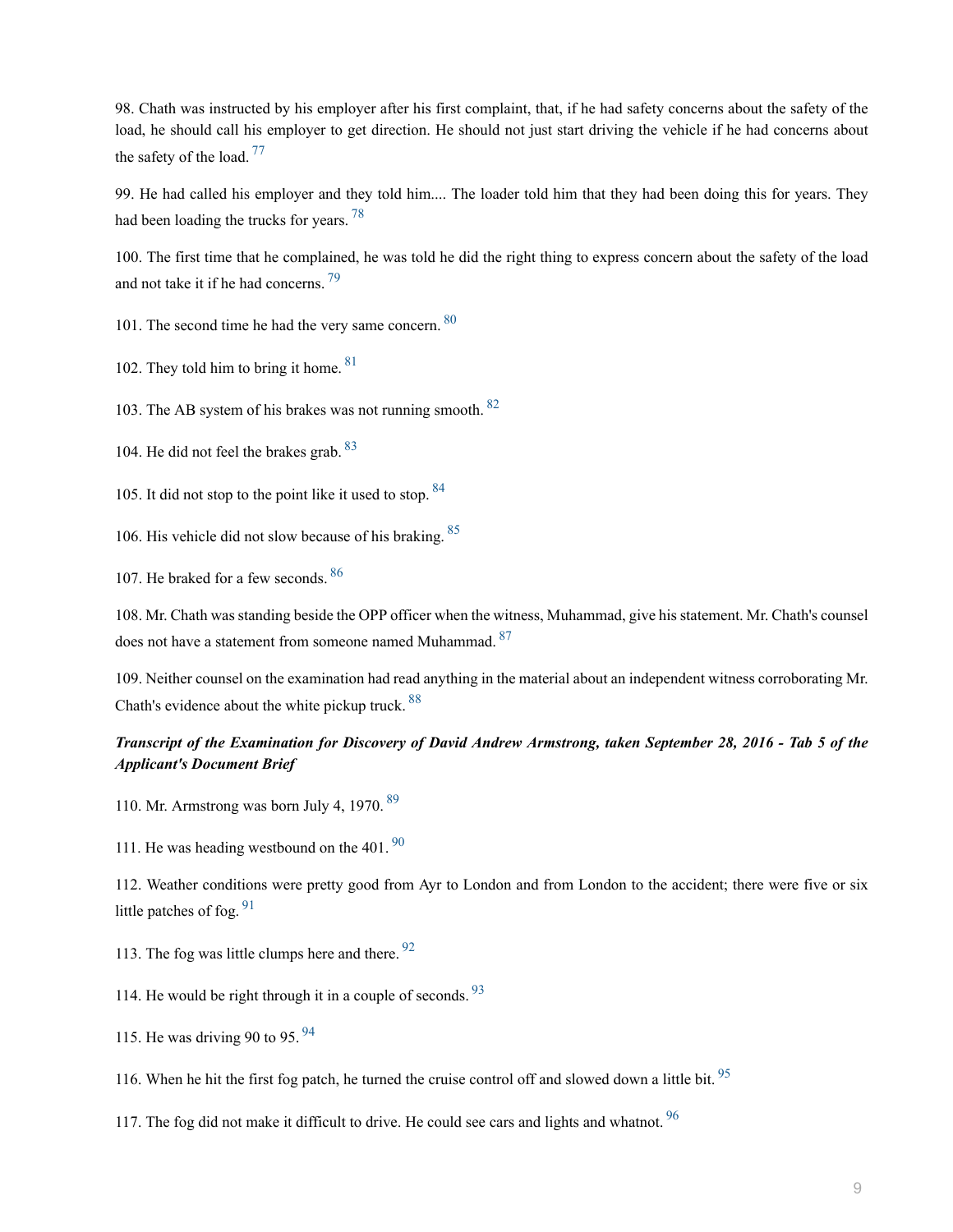- <span id="page-9-0"></span>118. It would impede him from seeing something black in the middle of the road.  $97$
- <span id="page-9-1"></span>119. At times he could only see 80 feet ahead of him. <sup>[98](#page-19-2)</sup>
- <span id="page-9-2"></span>120. Weather conditions were not such that he felt the need to pull over. <sup>[99](#page-19-3)</sup>
- <span id="page-9-3"></span>121. or that it was unsafe for him to continue to drive.  $100$
- <span id="page-9-4"></span>122. He has no memory of being passed by a pickup truck that may have been travelling at fairly high speeds,  $101$
- <span id="page-9-5"></span>123. in the 140 km an hour range with high beams on.  $102$
- <span id="page-9-6"></span>124. He did not encounter such a vehicle.  $103$
- <span id="page-9-7"></span>125. He was passed by a couple of cars but nothing whizzing past him. [104](#page-19-8)
- <span id="page-9-8"></span>126. At the time of the collision, or in the moments before the collision, he was going 90-95 kilometers an hour. <sup>[105](#page-19-9)</sup>
- <span id="page-9-9"></span>127. Prior to that, he had his cruise set at  $105.$   $106$
- <span id="page-9-10"></span>128. The police report identified his speed at 102 kilometers an hour and Mr. Armstrong believed he told them that. <sup>[107](#page-19-11)</sup>
- <span id="page-9-11"></span>129. The last patch of fog lasted two seconds. <sup>[108](#page-19-12)</sup>
- <span id="page-9-12"></span>130. It was a dense enough that you could see taillights but you could not see a dog run across. <sup>[109](#page-19-13)</sup>
- <span id="page-9-13"></span>131. He was in the right hand lane.  $110$
- <span id="page-9-14"></span>132. Within a few seconds he saw an overturned trailer. <sup>[111](#page-19-15)</sup>
- <span id="page-9-15"></span>133. two seconds, [112](#page-19-16)
- <span id="page-9-16"></span>134. he saw the underside of the trailer.  $^{113}$  $^{113}$  $^{113}$
- <span id="page-9-17"></span>135. It was not illuminated in any way.  $114$
- <span id="page-9-18"></span>136. There were no lights emanating from the cab or anything, he just saw the bottom of the trailer. <sup>[115](#page-19-19)</sup>
- <span id="page-9-19"></span>137. When he was 50 feet away, he tried to brake.  $116$
- <span id="page-9-20"></span>138. He veered to the left.  $117$
- <span id="page-9-21"></span>139. Most of his truck had moved to the left hand lane but the back of his trailer would still be hanging right. <sup>[118](#page-19-22)</sup>
- <span id="page-9-22"></span>140. The disabled transport was blocking the whole highway,  $^{119}$  $^{119}$  $^{119}$
- <span id="page-9-23"></span>141. right across both lanes. [120](#page-19-24)
- <span id="page-9-24"></span>142. He was trying not to hit it by moving as far over to the left to get onto the shoulder.  $121$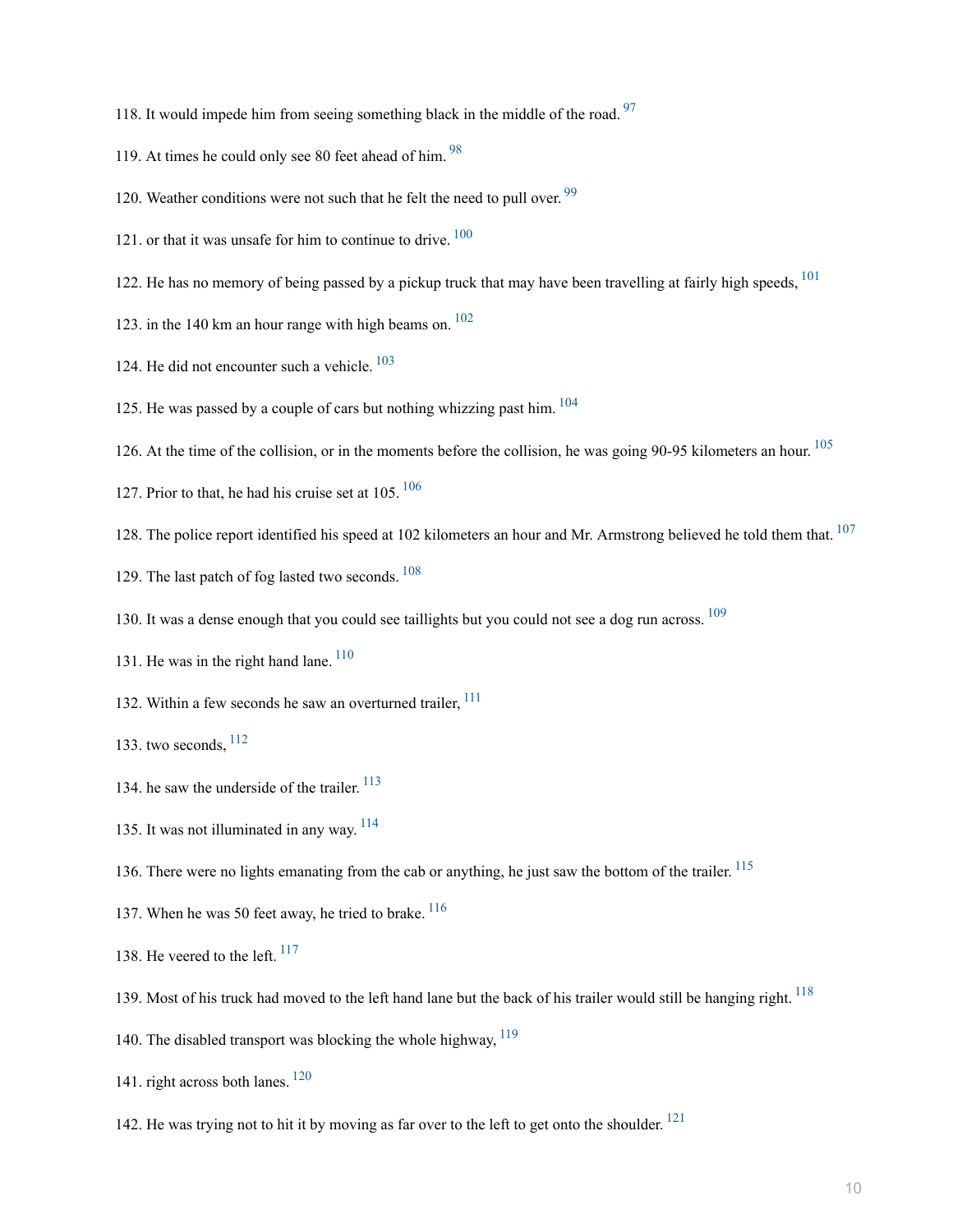<span id="page-10-0"></span>143. He hit the bottom of the trailer with the wheels facing out with the passenger side of his tractor. <sup>[122](#page-19-26)</sup>

<span id="page-10-1"></span>144. The trailer was right across both lanes. <sup>[123](#page-19-27)</sup>

<span id="page-10-2"></span>145. He observed a big piece of metal coming at his face. <sup>[124](#page-20-0)</sup>

<span id="page-10-3"></span>146. He did not see any lights, just the bottom of the trailer. [125](#page-20-1)

<span id="page-10-4"></span>147. He would have used the description of clumps of thick fog. He also would have said that, intermittently, for a couple of seconds, there was low visibility and then it would be good.  $126$ 

<span id="page-10-5"></span>148. The statement that he gave to the police was consistent with what he remembered telling the police officer. <sup>[127](#page-20-3)</sup>

<span id="page-10-6"></span>149. He described the fog as a thick cloud. There would be clumps of thick and then nothing or light. The final patch was a thick patch.  $128$ 

<span id="page-10-7"></span>150. He told the police officer he was going between 95 and 100 kilometers an hour. [129](#page-20-5)

### **ANALYSIS AND FINDINGS**

23 In the context of a loss transfer dispute pursuant to s. 275 of the *Insurance Act*[, R.S.O. 1990, c. I.8](http://nextcanada.westlaw.com/Link/Document/FullText?findType=Y&serNum=0280541454&pubNum=135313&originatingDoc=I60baee0665400c04e0540021280d7cce&refType=IG&docFamilyGuid=Ib77a5743f46611d99f28ffa0ae8c2575&targetPreference=DocLanguage%3aEN&originationContext=document&vr=3.0&rs=cblt1.0&transitionType=DocumentItem&contextData=(sc.Search)), Economical seeks indemnity from Zurich and Old Republic for the statutory accident benefits it has paid to or on behalf of the claimants herein.

24 Loss transfer is a creature of statute created in 1990 at a time when there was an expansion of the availability of statutory accident benefits and a restriction to compensation available in tort with the introduction of a verbal threshold and deductible. This shift of compensation towards first party or no-fault benefits and away from the fault based tort system created an imbalance of payment with respect to insurers providing coverage to certain classes of vehicles, such as motorcycles and heavy commercial vehicles. For example, the occupant of a motorcycle was more likely to sustain significant personal injury, whereas a heavy commercial vehicle was more likely to cause significant personal injury when involved in a collision. The loss transfer legislation created a scheme to balance or re-allocate the obligation to pay statutory accident benefits. It essentially enabled insurers of motorcycles to seek indemnity from a second party automobile insurer to the extent of liability on the part of the operator of the automobile, as determined by application of the Fault Determination Rules [Ontario Regulation 283/95](http://nextcanada.westlaw.com/Link/Document/FullText?findType=Y&serNum=0302663601&pubNum=0135386&originatingDoc=I60baee0665400c04e0540021280d7cce&refType=IG&docFamilyGuid=Idac0da57f8f811d99f28ffa0ae8c2575&targetPreference=DocLanguage%3aEN&originationContext=document&vr=3.0&rs=cblt1.0&transitionType=DocumentItem&contextData=(sc.Search)). It essentially enabled automobile insurers, like Economical here which did not insure a heavy commercial vehicle, to seek indemnity from a second party insurer of a heavy commercial vehicle to the extent of liability on the part of the operator of the heavy commercial vehicle, as determined by application of the [Fault Determination Rules](http://nextcanada.westlaw.com/Link/Document/FullText?findType=Y&serNum=0300791200&pubNum=135385&originatingDoc=I60baee0665400c04e0540021280d7cce&refType=IG&docFamilyGuid=Ifa824f8f2dda11e18b05fdf15589d8e8&targetPreference=DocLanguage%3aEN&originationContext=document&vr=3.0&rs=cblt1.0&transitionType=DocumentItem&contextData=(sc.Search)). The obvious purpose of this legislation was to re-allocate the losses between insurers of certain classes of vehicles so that the losses sustained by the insurers were similar to the losses that would have been paid by the insurers in a traditional tort system and in the absence of statutory accident benefits.

25 Loss transfer legislation was created with the enactment of Section 275(1) of the *Insurance Act* R.S.O. 1990 c.I.8 (the "*Act*"), which provides that the Insurer responsible under subsection 268(2) for the payment of statutory accident benefits is entitled to indemnification from the "insurers of such class ...of automobiles as may be named in the regulations involved in the incident from which responsibility to pay the statutory accident benefits arose...".

26 Section 275(1) specifically states:

#### **Indemnification in certain cases**

275. (1) The insurer responsible under subsection 268 (2) for the payment of statutory accident benefits to such classes of persons as may be named in the regulations is entitled, subject to such terms, conditions, provisions, exclusions and limits as may be prescribed, to indemnification in relation to such benefits paid by it from the insurers of such class or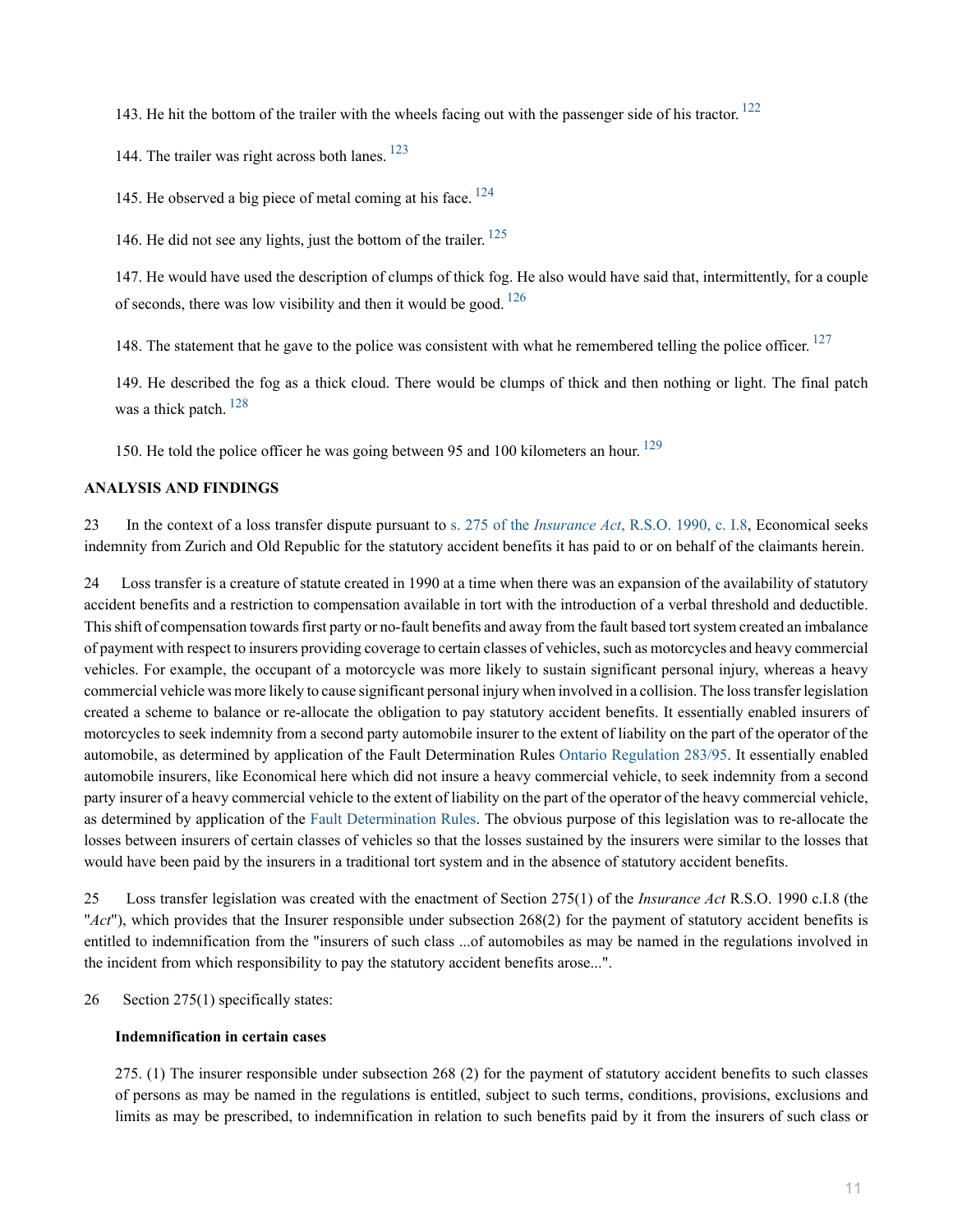classes of automobiles as may be named in the regulations involved in the incident from which the responsibility to pay the statutory accident benefits arose.

27 The Regulation identifying the class of vehicles to be subject to loss transfer was Ontario Regulation 664. Section 9 of the Regulation provides as follows:

## **INDEMNIFICATION FOR STATUTORY ACCIDENT BENEFITS (SECTION 275 OF THE ACT)**

9. (1) In this section,

"first party insurer" means the insurer responsible under subsection 268 (2) of the Act for the payment of statutory accident benefits; ("assureur de première part")

"heavy commercial vehicle" means a commercial vehicle with a gross vehicle weight greater than 4,500 kilograms; ("véhicule utilitaire lourd")

"motorcycle" means a self-propelled vehicle with a seat or saddle for the use of the driver, steered by handlebars and designed to travel on not more than three wheels in contact with the ground, and includes a motor scooter and a motor assisted bicycle as defined in the *Highway Traffic Act*; ("motocyclette")

"motorized snow vehicle" means a motorized snow vehicle as defined in the *[Motorized Snow Vehicles Act](http://nextcanada.westlaw.com/Link/Document/FullText?findType=Y&serNum=0280668895&pubNum=135313&originatingDoc=I60baee0665400c04e0540021280d7cce&refType=IG&docFamilyGuid=I61ebaae0f4db11d99f28ffa0ae8c2575&targetPreference=DocLanguage%3aEN&originationContext=document&vr=3.0&rs=cblt1.0&transitionType=DocumentItem&contextData=(sc.Search))*; ("motoneige")

"off-road vehicle" means an off-road vehicle as defined in the *Off-Road Vehicles Act*; ("véhicule tout terrain")

"second party insurer" means an insurer required under section 275 of the Act to indemnify the first party insurer. ("assureur de deuxième part") [R.R.O. 1990, Reg. 664, s. 9](http://nextcanada.westlaw.com/Link/Document/FullText?findType=Y&serNum=0302663558&pubNum=0135385&originatingDoc=I60baee0665400c04e0540021280d7cce&refType=IG&docFamilyGuid=Idac0da34f8f811d99f28ffa0ae8c2575&targetPreference=DocLanguage%3aEN&originationContext=document&vr=3.0&rs=cblt1.0&transitionType=DocumentItem&contextData=(sc.Search)) (1); [O. Reg. 780/93,](http://nextcanada.westlaw.com/Link/Document/FullText?findType=Y&serNum=0337819525&pubNum=0135386&originatingDoc=I60baee0665400c04e0540021280d7cce&refType=IG&docFamilyGuid=Ib36f44a32dfb11e18b05fdf15589d8e8&targetPreference=DocLanguage%3aEN&originationContext=document&vr=3.0&rs=cblt1.0&transitionType=DocumentItem&contextData=(sc.Search)) ss. 1, 6.

(2) A second party insurer under a policy insuring any class of automobile other than motorcycles, off-road vehicles and motorized snow vehicles is obligated under section 275 of the Act to indemnify a first party insurer,

(a) if the person receiving statutory accident benefits from the first party insurer is claiming them under a policy insuring a motorcycle and,

(i) if the motorcycle was involved in the incident out of which the responsibility to pay statutory accident benefits arises, or

(ii) if motorcycles and motorized snow vehicles are the only types of vehicle insured under the policy; or

(b) if the person receiving statutory accident benefits from the first party insurer is claiming them under a policy insuring a motorized snow vehicle and,

(i) if the motorized snow vehicle was involved in the incident out of which the responsibility to pay statutory accident benefits arises, or

(ii) if motorcycles and motorized snow vehicles are the only types of vehicle insured under the policy. [R.R.O.](http://nextcanada.westlaw.com/Link/Document/FullText?findType=Y&serNum=0302663558&pubNum=0135385&originatingDoc=I60baee0665400c04e0540021280d7cce&refType=IG&docFamilyGuid=Idac0da34f8f811d99f28ffa0ae8c2575&targetPreference=DocLanguage%3aEN&originationContext=document&vr=3.0&rs=cblt1.0&transitionType=DocumentItem&contextData=(sc.Search)) [1990, Reg. 664, s. 9](http://nextcanada.westlaw.com/Link/Document/FullText?findType=Y&serNum=0302663558&pubNum=0135385&originatingDoc=I60baee0665400c04e0540021280d7cce&refType=IG&docFamilyGuid=Idac0da34f8f811d99f28ffa0ae8c2575&targetPreference=DocLanguage%3aEN&originationContext=document&vr=3.0&rs=cblt1.0&transitionType=DocumentItem&contextData=(sc.Search)) (2); O. Reg. 780/93, s. 1.

(3) A second party insurer under a policy insuring a heavy commercial vehicle is obligated under section 275 of the Act to indemnify a first party insurer unless the person receiving statutory accident benefits from the first party insurer is claiming them under a policy insuring a heavy commercial vehicle. [R.R.O. 1990, Reg. 664, s. 9](http://nextcanada.westlaw.com/Link/Document/FullText?findType=Y&serNum=0302663558&pubNum=0135385&originatingDoc=I60baee0665400c04e0540021280d7cce&refType=IG&docFamilyGuid=Idac0da34f8f811d99f28ffa0ae8c2575&targetPreference=DocLanguage%3aEN&originationContext=document&vr=3.0&rs=cblt1.0&transitionType=DocumentItem&contextData=(sc.Search)) (3); O. Reg. 780/93, s. 1.

28 Indemnification under subsection 275(1) of the *Insurance Act* shall be made according to the respective degree of fault of each insurer's insured as determined under the [Fault Determination Rules,](http://nextcanada.westlaw.com/Link/Document/FullText?findType=Y&serNum=0300791200&pubNum=135385&originatingDoc=I60baee0665400c04e0540021280d7cce&refType=IG&docFamilyGuid=Ifa824f8f2dda11e18b05fdf15589d8e8&targetPreference=DocLanguage%3aEN&originationContext=document&vr=3.0&rs=cblt1.0&transitionType=DocumentItem&contextData=(sc.Search)) as set out in Ontario Regulation 668/90 under the *Insurance Act* ("[Fault Determination Rules"](http://nextcanada.westlaw.com/Link/Document/FullText?findType=Y&serNum=0300791200&pubNum=135385&originatingDoc=I60baee0665400c04e0540021280d7cce&refType=IG&docFamilyGuid=Ifa824f8f2dda11e18b05fdf15589d8e8&targetPreference=DocLanguage%3aEN&originationContext=document&vr=3.0&rs=cblt1.0&transitionType=DocumentItem&contextData=(sc.Search)) or ["FDR"](http://nextcanada.westlaw.com/Link/Document/FullText?findType=Y&serNum=0300791200&pubNum=135385&originatingDoc=I60baee0665400c04e0540021280d7cce&refType=IG&docFamilyGuid=Ifa824f8f2dda11e18b05fdf15589d8e8&targetPreference=DocLanguage%3aEN&originationContext=document&vr=3.0&rs=cblt1.0&transitionType=DocumentItem&contextData=(sc.Search))).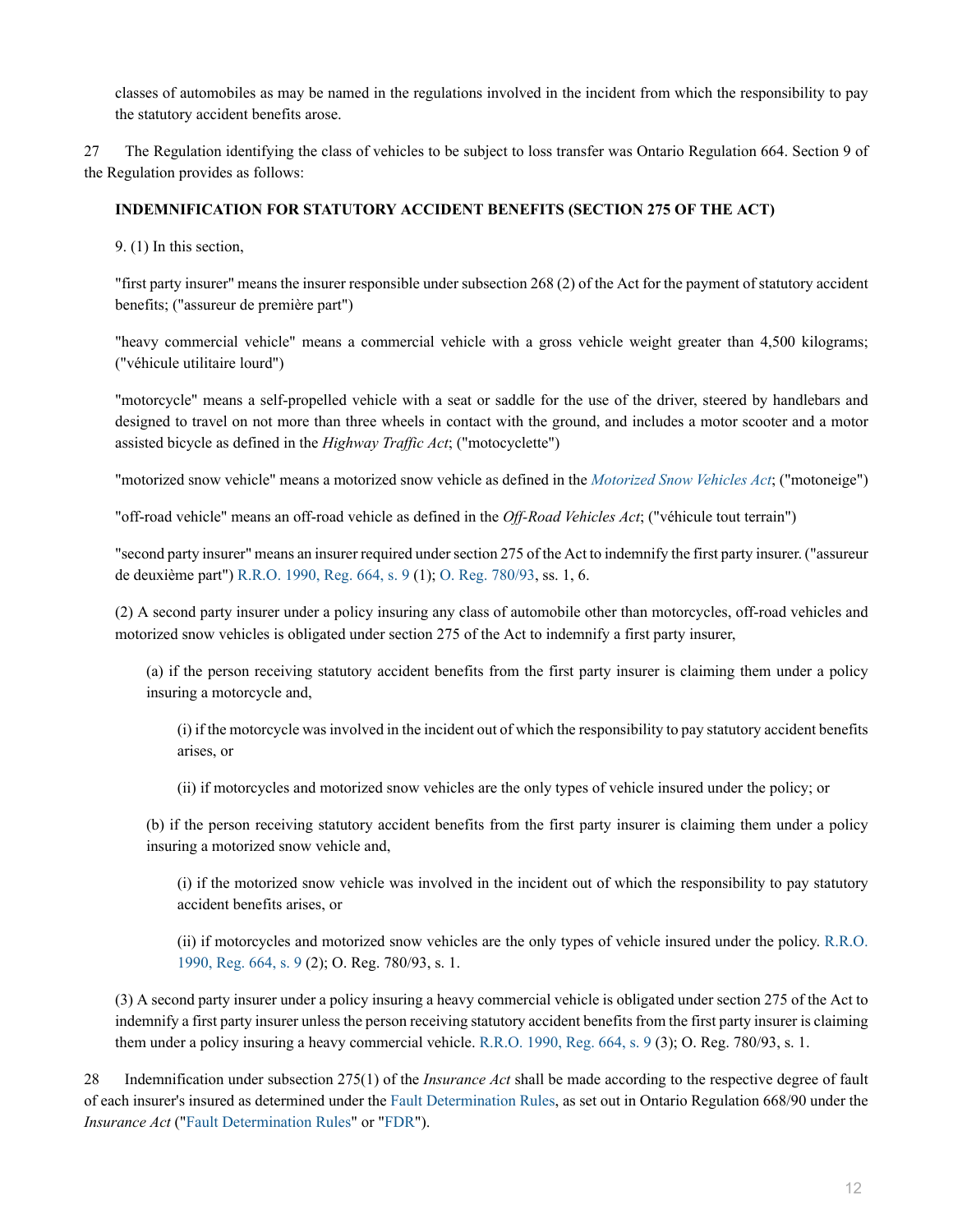29 Subsection 275(2) of the *Insurance Act* provides as follows:

275.(2) Indemnification under subsection (1) shall be made according to the respective degree of fault of each insurer's insured as determined under the fault determination rules.

30 If no particular Rule applies, then the "ordinary rules of law" are to be applied to determine fault. [Rule 5 of the FDR](http://nextcanada.westlaw.com/Link/Document/FullText?findType=Y&serNum=0302663617&pubNum=135385&originatingDoc=I60baee0665400c04e0540021280d7cce&refType=IG&docFamilyGuid=Idac0da64f8f811d99f28ffa0ae8c2575&targetPreference=DocLanguage%3aEN&originationContext=document&vr=3.0&rs=cblt1.0&transitionType=DocumentItem&contextData=(sc.Search)) states as follows:

5. (1) If an incident is not described in any of these rules, the degree of fault of the insured shall be determined in accordance with the ordinary rules of law.

(2) If there is insufficient information concerning an incident to determine the degree of fault of the insured, it shall be determined in accordance with the ordinary rules of law unless otherwise required by these rules.

31 If the insurers are unable to agree with respect to indemnification under s.275 of the *Insurance Act*, the dispute shall be resolved through arbitration under the *Arbitration Act, 1991*, S.O. 1991, Chap 17.

32 Subsection 275(3) of the *Insurance Act* provides as follows:

275(3) If the insurers are unable to agree with respect to indemnification under this section, the dispute shall be resolved through arbitration under the *Arbitration Act*.

33 So in the case before me, Economical, which did not insure a heavy commercial vehicle, would be entitled to indemnity from the insurers of the heavy commercial vehicles, Zurich and Old Republic, to the extent of liability found on the operator of the heavy commercial vehicle that it insured.

34 On a review of the evidence I am satisfied none of the [Fault Determination Rules](http://nextcanada.westlaw.com/Link/Document/FullText?findType=Y&serNum=0300791200&pubNum=135385&originatingDoc=I60baee0665400c04e0540021280d7cce&refType=IG&docFamilyGuid=Ifa824f8f2dda11e18b05fdf15589d8e8&targetPreference=DocLanguage%3aEN&originationContext=document&vr=3.0&rs=cblt1.0&transitionType=DocumentItem&contextData=(sc.Search)) apply to the facts on this case and that the liability determination must be decided by the application of the "ordinary rules of law" as per [s.5 of the FDR](http://nextcanada.westlaw.com/Link/Document/FullText?findType=Y&serNum=0302663617&pubNum=135385&originatingDoc=I60baee0665400c04e0540021280d7cce&refType=IG&docFamilyGuid=Idac0da64f8f811d99f28ffa0ae8c2575&targetPreference=DocLanguage%3aEN&originationContext=document&vr=3.0&rs=cblt1.0&transitionType=DocumentItem&contextData=(sc.Search)) set out above. However, in order to determine liability by application of the ordinary rule of law, it is also necessary to consider the impact of [Rule 3 of the Fault Determination Rules](http://nextcanada.westlaw.com/Link/Document/FullText?findType=Y&serNum=0302663615&pubNum=135385&originatingDoc=I60baee0665400c04e0540021280d7cce&refType=IG&docFamilyGuid=Idac0da62f8f811d99f28ffa0ae8c2575&targetPreference=DocLanguage%3aEN&originationContext=document&vr=3.0&rs=cblt1.0&transitionType=DocumentItem&contextData=(sc.Search)) on the analysis.

3. The degree of fault of an insured is determined without reference to,

(a) the circumstances in which the incident occurs, including weather conditions, road conditions, visibility or the actions of pedestrians; or

(b) the location on the insured's automobile of the point of contact with any other vehicle involved in the incident

35 [Rules 3](http://nextcanada.westlaw.com/Link/Document/FullText?findType=Y&serNum=0302663615&pubNum=135385&originatingDoc=I60baee0665400c04e0540021280d7cce&refType=IG&docFamilyGuid=Idac0da62f8f811d99f28ffa0ae8c2575&targetPreference=DocLanguage%3aEN&originationContext=document&vr=3.0&rs=cblt1.0&transitionType=DocumentItem&contextData=(sc.Search)) and [5 of the FDR](http://nextcanada.westlaw.com/Link/Document/FullText?findType=Y&serNum=0302663617&pubNum=135385&originatingDoc=I60baee0665400c04e0540021280d7cce&refType=IG&docFamilyGuid=Idac0da64f8f811d99f28ffa0ae8c2575&targetPreference=DocLanguage%3aEN&originationContext=document&vr=3.0&rs=cblt1.0&transitionType=DocumentItem&contextData=(sc.Search)) were recently addressed by the Court of Appeal in *State Farm Mutual Automobile Insurance Co. v. Aviva Canada Inc.*[, \[2015\] O.J. No. 6852](http://nextcanada.westlaw.com/Link/Document/FullText?findType=Y&pubNum=6407&serNum=2037870563&originationContext=document&transitionType=DocumentItem&vr=3.0&rs=cblt1.0&contextData=(sc.Search)) (Ont. C.A.). The Court of Appeal made it clear that the "ordinary rules of law" did not mean "the ordinary rules of tort law" stating that if it this was the legislative intent then it would have included the word "tort: The Court stated:

A determination of fault in tort law is often a lengthy, detailed and nuanced process, which requires findings of fact on the very circumstances excluded from consideration by [rule 3](http://nextcanada.westlaw.com/Link/Document/FullText?findType=Y&serNum=0302663615&pubNum=135385&originatingDoc=I60baee0665400c04e0540021280d7cce&refType=IG&docFamilyGuid=Idac0da62f8f811d99f28ffa0ae8c2575&targetPreference=DocLanguage%3aEN&originationContext=document&vr=3.0&rs=cblt1.0&transitionType=DocumentItem&contextData=(sc.Search)). By precluding a pure tort law approach to fault determination, [rule 3](http://nextcanada.westlaw.com/Link/Document/FullText?findType=Y&serNum=0302663615&pubNum=135385&originatingDoc=I60baee0665400c04e0540021280d7cce&refType=IG&docFamilyGuid=Idac0da62f8f811d99f28ffa0ae8c2575&targetPreference=DocLanguage%3aEN&originationContext=document&vr=3.0&rs=cblt1.0&transitionType=DocumentItem&contextData=(sc.Search)) acts in harmony with the purpose of the legislative scheme because it promotes a more summary approach for determining fault.

A determination of fault based on tort law rules would necessarily engage a consideration of the circumstances that the legislature purposefully excluded from consideration by [rule 3.](http://nextcanada.westlaw.com/Link/Document/FullText?findType=Y&serNum=0302663615&pubNum=135385&originatingDoc=I60baee0665400c04e0540021280d7cce&refType=IG&docFamilyGuid=Idac0da62f8f811d99f28ffa0ae8c2575&targetPreference=DocLanguage%3aEN&originationContext=document&vr=3.0&rs=cblt1.0&transitionType=DocumentItem&contextData=(sc.Search)) Furthermore, as already discussed, resort to pure tort law, for the determination of fault, would run contrary to the purpose of the loss transfer scheme, which is to provide an expedient and summary way of resolving indemnification claims.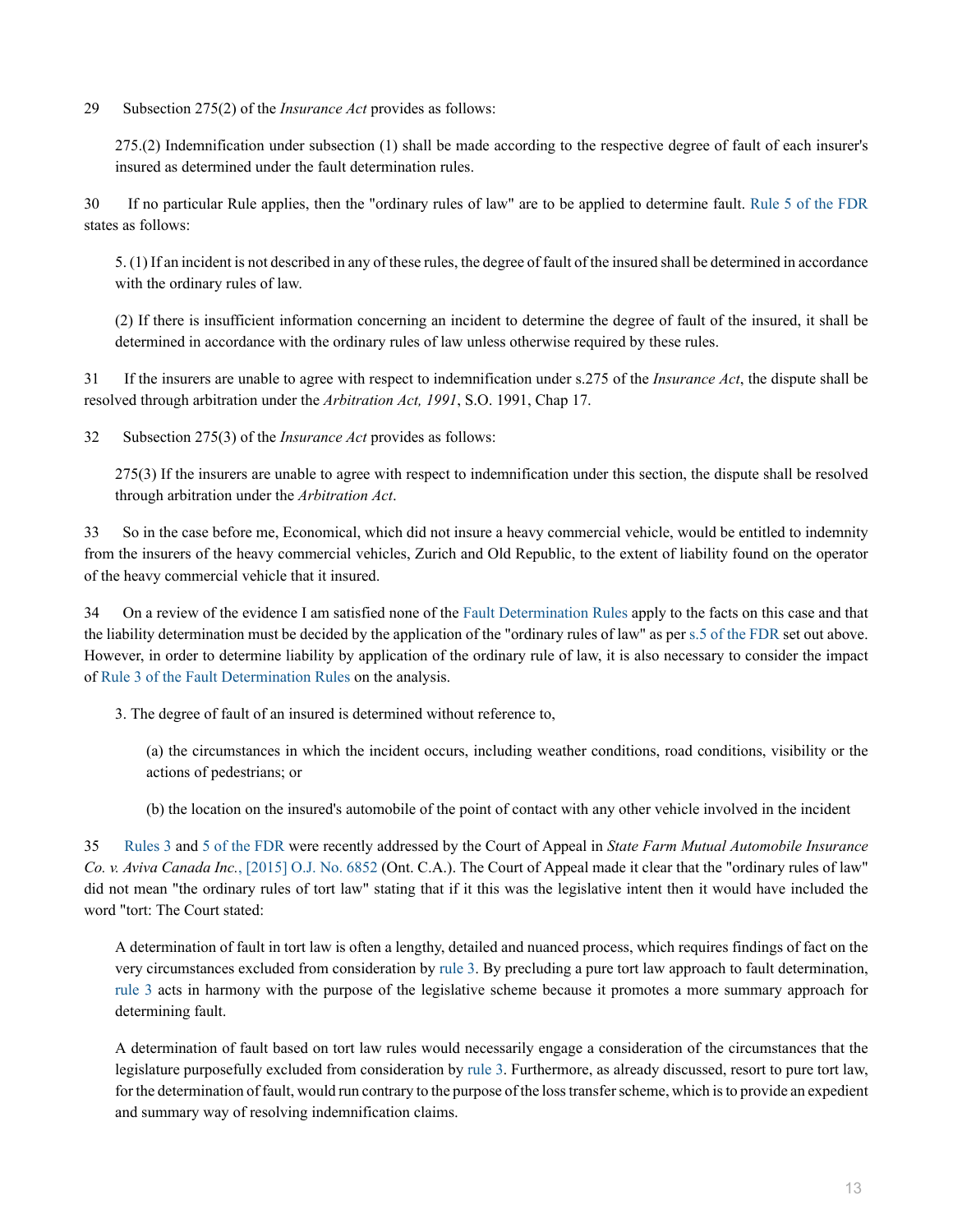36 Essentially the Court of Appeal stated that the words, "*the ordinary rules of law*", must be interpreted having regard to the purpose and scheme of loss transfer - which is to provide for an expedient and summary method of spreading the cost of statutory accident benefits amongst insurers, in a gross and somewhat arbitrary fashion, favouring expediency and economy over finite exactitude and that Rule 3 applies to all determinations of fault made under the [FDR,](http://nextcanada.westlaw.com/Link/Document/FullText?findType=Y&serNum=0300791200&pubNum=135385&originatingDoc=I60baee0665400c04e0540021280d7cce&refType=IG&docFamilyGuid=Ifa824f8f2dda11e18b05fdf15589d8e8&targetPreference=DocLanguage%3aEN&originationContext=document&vr=3.0&rs=cblt1.0&transitionType=DocumentItem&contextData=(sc.Search)) including those made under [Rule 5](http://nextcanada.westlaw.com/Link/Document/FullText?findType=Y&serNum=0302663617&pubNum=135385&originatingDoc=I60baee0665400c04e0540021280d7cce&refType=IG&docFamilyGuid=Idac0da64f8f811d99f28ffa0ae8c2575&targetPreference=DocLanguage%3aEN&originationContext=document&vr=3.0&rs=cblt1.0&transitionType=DocumentItem&contextData=(sc.Search)). Therefore in completing my analysis, I have not considered the circumstances in which the incident occurred, including weather conditions, road conditions, visibility or the action of pedestrians, nor the location of the insured's automobile of the point of contact with any other vehicle involved in the incident.

37 I am of the view that the [FDR](http://nextcanada.westlaw.com/Link/Document/FullText?findType=Y&serNum=0300791200&pubNum=135385&originatingDoc=I60baee0665400c04e0540021280d7cce&refType=IG&docFamilyGuid=Ifa824f8f2dda11e18b05fdf15589d8e8&targetPreference=DocLanguage%3aEN&originationContext=document&vr=3.0&rs=cblt1.0&transitionType=DocumentItem&contextData=(sc.Search)) were clearly meant to cover incidents involving pedestrians. There was no opposition by the parties to this contention and all agreed that liability be determined by application of the "ordinary rules of law" as set out in [s.5 of the FDR](http://nextcanada.westlaw.com/Link/Document/FullText?findType=Y&serNum=0302663617&pubNum=135385&originatingDoc=I60baee0665400c04e0540021280d7cce&refType=IG&docFamilyGuid=Idac0da64f8f811d99f28ffa0ae8c2575&targetPreference=DocLanguage%3aEN&originationContext=document&vr=3.0&rs=cblt1.0&transitionType=DocumentItem&contextData=(sc.Search)) with consideration of the limitations imposed by [s.3 of the FDR.](http://nextcanada.westlaw.com/Link/Document/FullText?findType=Y&serNum=0302663615&pubNum=135385&originatingDoc=I60baee0665400c04e0540021280d7cce&refType=IG&docFamilyGuid=Idac0da62f8f811d99f28ffa0ae8c2575&targetPreference=DocLanguage%3aEN&originationContext=document&vr=3.0&rs=cblt1.0&transitionType=DocumentItem&contextData=(sc.Search))

38 Upon these principles, I cannot help but find that liability for the subject incident rests with both the operator of the Chath tractor-trailer insured by Zurich and the operator of the Armstrong tractor-trailer insured by Old Republic, with the more difficult issue being the comparative fault as between the two operators. I am of the view that Chath was negligent in losing control of his vehicle, thereby creating a hazardous situation to others using the highway and that Armstrong was negligent for striking a stopped vehicle on the roadway when, with proper lookout and reasonable driver reaction, could have been avoided. I find each driver equally at fault.

39 I find that neither driver can disprove that the incident occurred without negligence on their part as required by the reverse onus provisions of s.193(1) of the *Highway Traffic Act* applicable to accidents involving pedestrians like Mr. McGuigan which states:

## **Onus of disproving negligence**

"When loss or damage is sustained by any person by reason of a motor vehicle on a highway, the onus of proof that the loss or damage did not arise through the negligence or improper conduct of the owner, driver, lessee or operator of the motor vehicle is upon the owner, driver, lessee or operator of the motor vehicle."

40 I am satisfied on the evidence that the entire incident was precipitated by Chath's loss of control, which left his vehicle resting on its side blocking the full north lane of westbound 401 and partially blocking the south lane of westbound 401. Not only was it blocking those parts of the roadway, but it was situated in a fashion that approaching traffic was facing the undercarriage of the vehicle and not parts of the vehicle ordinarily illuminated or covered with reflective coverings. There is no doubt that this was a hazard for approaching motorists like Armstrong which contributed to the ultimate collision between their respective vehicles.

41 Chath has claimed that his loss of control was precipitated by the movement of an unidentified vehicle, being a white pickup truck that overtook his tractor-trailer, then moved into his lane without a signal. There was no corroboration by anyone of the involvement of such a vehicle. The evidence of the occupants of the Acampora vehicle make reference to the movements of the Chath tractor-trailer some distance ahead but do not mention any white pickup truck making a sudden lane change as alleged. Furthermore, the alleged reaction of Chath to the alleged movement of the white pickup truck as set out in his statement to police does not make sense. He claims to have been passed at high speed yet he claims that once the pickup cut in front of his tractor-trailer he moved to the left in order to save the pickup. If the pickup up was travelling at such a high speed, there would not have been any reason to make any movement. There is no mention in the police statement of the pickup truck slowing or stopping in front of the Chath vehicle. It is only on his Examination for Discovery some time later that he claims the pickup came ahead of him and stopped. This would have been an extremely unusual manoeuvre by the unidentified motorist and difficult to accept. Why would any motorist make a sudden lane change then stop suddenly in front of a heavy tractor-trailer travelling at highway speeds? To do so would be putting their life at risk. This is simply too difficult to accept. In the same discovery, Chath also puts blame on the unsecured load and the fact that his airbrakes did not work the way they should have.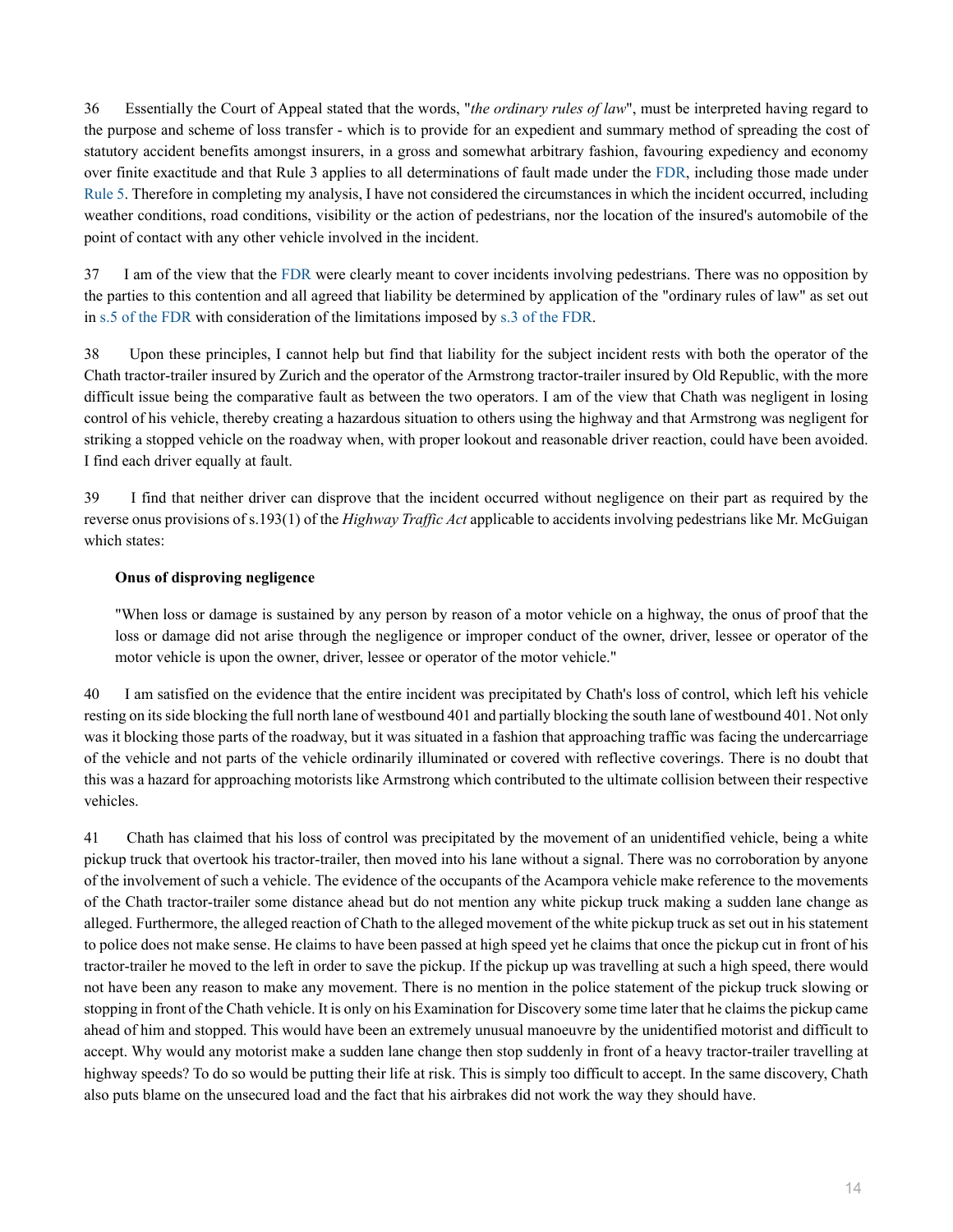42 Chath's explanation of involvement with an unidentified white pickup for his loss of control does not in my view carry the ring of truth and certainly does not satisfy the onus upon the operator of a vehicle which loses control to rebut the presumption of negligence. The decisions of *McIntosh v. Insurance Corp. of British Columbia*[, 2003 BCSC 775](http://nextcanada.westlaw.com/Link/Document/FullText?findType=Y&pubNum=6407&serNum=2003056455&originationContext=document&transitionType=DocumentItem&vr=3.0&rs=cblt1.0&contextData=(sc.Search)) (B.C. S.C.) and *Redlack v. Vekved*[, \[1996\] B.C.J. No. 3040](http://nextcanada.westlaw.com/Link/Document/FullText?findType=Y&pubNum=6407&serNum=1996443859&originationContext=document&transitionType=DocumentItem&vr=3.0&rs=cblt1.0&contextData=(sc.Search)) (B.C. C.A.), deal with this well established presumption. More likely, I find that the loss of control was caused by the speed and movement of his vehicle travelling with an unsecured load and the difficulties created by it. He chose to drive with an unsecured load and the difficulties it would create in controlling the movement of his vehicle. On his Examination for Discovery, he stated that he was aware that an unsecured load was subject to shifting. The evidence is simply insufficient to prove that it was the movement of an unidentified vehicle that caused Chath's loss of control and the dangerous position it left his vehicle when it came to rest.

43 The finding of negligence on the part of Chath is established without having to consider the rescuer doctrine urged upon me by Economical and Old Republic in their submissions. Such doctrine is more akin to a tort analysis.

44 I do not find that Chath breached s.170 of the *Highway Traffic Act* dealing with the requirement to set out flares when a vehicle becomes disabled on a highway. Firstly, I find that he did not have access to the flares stored in his vehicle as they were stored in a compartment on the side of his truck which was lying on the ground. He simply did not have access to that compartment. Secondly, I do not believe in the circumstances he had the opportunity to arrange for others to complete such task with flares in their possession. I am satisfied on the evidence that all involved, including those coming onto the scene, were doing the best they could to get flares in place but the subject collision took place before they could get the task completed. I am satisfied that Chath has met the statutory exception to the rule as set out in s. 170(8) of the *Act*.

45 Although the Chath tractor-trailer was a hazard on the road in the position it was in, I am nevertheless satisfied that with proper lookout and a reasonable reduction in speed on the part of Armstrong, a collision could have been avoided by slowing to a stop or slowly making its way around the disabled vehicle with use of the remaining portion of the westbound passing lane. When reviewed carefully, the report of the expert retained by Old Republic, that being the report of Mark Fabbroni dated October 30, 2017, supports such a conclusion. The analysis of this forensic engineer found that the Armstrong tractor-trailer was travelling at between 93 and 105 km/h just after it impacted the Chath tractor-trailer *and really had not slowed much prior to impact.* This is consistent with the statement provided by Armstrong to the police wherein he indicated that he was travelling at 95-100 km/h. The evidence supports a finding that Armstrong had not significantly reduced his speed prior to impact, despite what was there to be seen in front of him as he travelled westbound on the 401.

46 In addition and most importantly, the forensic engineering report, as well as the contents of the police file, outline the various vehicles in the vicinity of the disabled Chath tractor-trailer when Armstrong approached that ought to have alerted Armstrong to a situation that would cause one to proceed with great caution and resultant reduction in speed. There were vehicles stopped on both sides of the highway. There were stopped vehicles on the shoulders of both the westbound and eastbound lanes. Eastbound trucks were stopped on the south shoulder of the eastbound lanes with 4 way flashers activated and several vehicles were stopped on the north shoulder several with 4 way flashers activated.

47 Piecing the chronology together from the police file, it would appear that the automobiles operated by Thomson and Acampora first came upon the disabled Chath tractor-trailer lying on its side and came to a stop on the north shoulder. There is no indication that either driver had to take any evasive action to avoid the Chath tractor-trailer. Then the tractor-trailer operated by Davis came upon the scene. By that time, she noticed two tractor-trailers parked with 4 way flashers activated, slowed to a speed of about 20 mph and managed to get around the disabled Chath tractor-trailer without contact. She then parked on the shoulder and activated the 4 way flashers of her tractor-trailer. The tractor-trailer operated by Ogelsby then came upon the scene. He had been proceeding westbound in the right lane the same lane later approached by Armstrong. On approach, Ogelsby noticed the trucks parked on the eastbound side of the highway with 4 way flashers activated. Ogelsby slowed and swerved toward the left shoulder where the mirror of his truck clipped the disabled Chath vehicle. He then came to a stop on the shoulder. This minor contact between Ogelsby and Chath was observed by Davis and the occupants of the Acampora vehicle from their position on the shoulder. A second truck came along making minor contact with Chath and simply continued westbound. By the time Armstrong approached there was a lot more to be seen than that observed by the drivers of the automobiles first arriving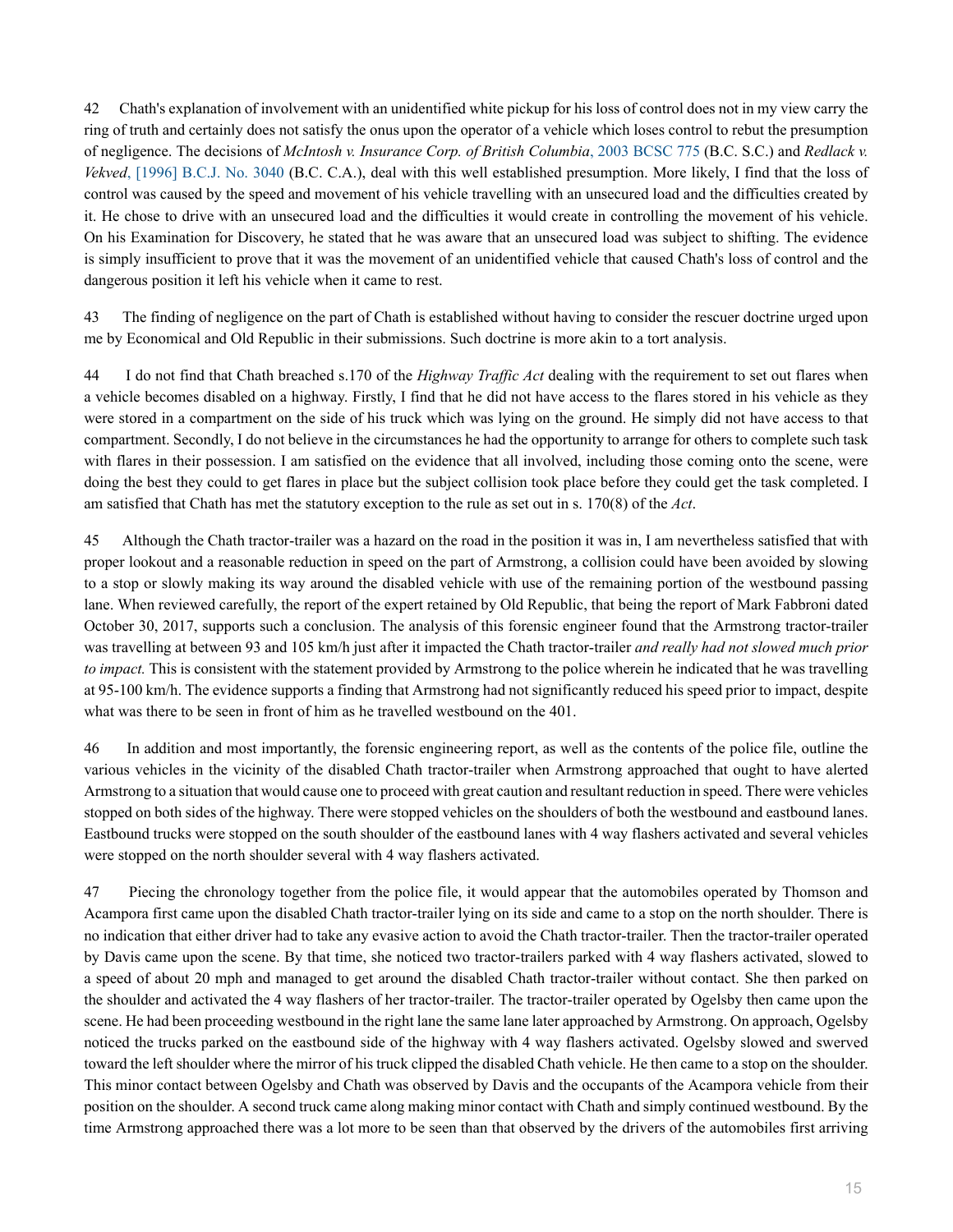on the scene who managed to avoid any contact or Ogelsby and the other unidentified tractor-trailer operator who managed to avoid serious impact with Chath. By the time Armstrong arrived, there were 4 way flashers to be seen on both sides of the highway. Clearly a professional driver like Armstrong, if keeping a proper lookout, ought to have observed all or some of this, like the operators of three tractor-trailer operators travelling westbound (Ms. Davis, Ogelsby and the unidentified operator that continued on) did and slowed to a speed that would have allowed him to avoid the serious contact which ensued.

48 On the basis of the aforesaid, I find both Chath and Armstrong equally at fault for the collision between their two vehicles which led to the death of Mr. McGuigan and the accident benefits claims which are the subject matter of this loss transfer dispute. Chath for creating the hazardous situation in the first place and Armstrong for improper lookout and a failure to reduce speed to avoid a significant impact as other westbound motorists had been able to do prior to his arrival on the scene.

## **ORDER**

49 I hereby order:

1. That Zurich and Old Republic equally indemnify Economical, subject to applicable deductibles, for benefits reasonably paid to the claimants to date as well as indemnifying Economical for future benefits reasonably paid to Mathew McGuigan together with interest calculated pursuant to the *Courts of Justice Act*.

2. That Zurich and Old Republic equally pay the legal costs of Economical with respect to this arbitration on a partial indemnity basis.

3. That Zurich and Old Republic equally pay the costs of the Arbitrator.

50 If the parties are unable to work out the indemnity, interest or costs issues I will reactivate my file and deal with those issues.

51 I have made the findings with respect to costs on the basis that there were no formal offers to settle made prior to the arbitration. If offers to settle were made pursuant to s.54 of the Arbitration Act, 1991, C. 17, S.O. 1991, I will reconsider the costs orders made and would appreciate being advised immediately followed by submissions with respect to costs in writing within ten days of the release of this decision.

### Footnotes

- <span id="page-15-0"></span>[1](#page-2-0) Synopsis of Yussef Mohamed, dated October 5, 2013 pages 1 & 2 at Tab 3A of the Applicant's Document Brief
- <span id="page-15-1"></span>[2](#page-2-1) Ibid at page 2
- <span id="page-15-2"></span>[3](#page-2-2) Ibid
- <span id="page-15-3"></span>[4](#page-2-3) Ibid
- <span id="page-15-4"></span>[5](#page-2-4) Ibid at page 3
- <span id="page-15-5"></span>[6](#page-4-0) Officer Brad Derrough's Notes page 3 at Tab 3M of the Applicant's Document Brief
- <span id="page-15-6"></span>[7](#page-4-1) Officer Y. (Joe) Mohamed's Notes pages 8 & 9 at Tab 3N of the Applicant's Document Brief
- <span id="page-15-7"></span>[8](#page-4-2) Investigative Summary Report of Cory Rowsell dated June 10, 2014 page 5 at Tab 3P of the Applicant's Document Brief
- <span id="page-15-8"></span>[9](#page-4-3) Ibid at page 6
- <span id="page-15-9"></span>[10](#page-4-4) Ibid
- <span id="page-15-10"></span>[11](#page-5-0) Question 7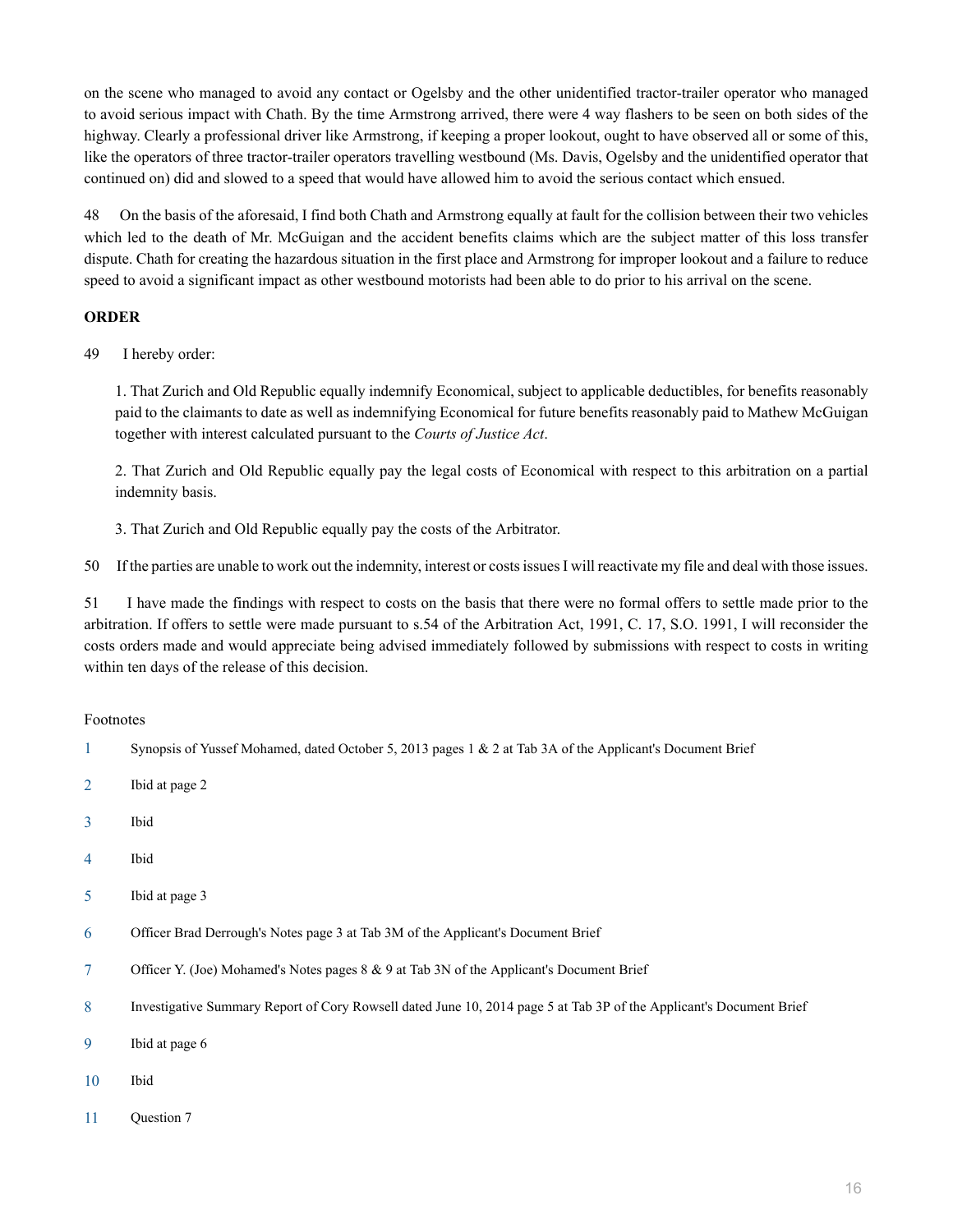- <span id="page-16-0"></span>Question 108
- <span id="page-16-1"></span>Question 232
- <span id="page-16-2"></span>Question 240
- <span id="page-16-3"></span>Question 241
- <span id="page-16-4"></span>Question 249
- <span id="page-16-5"></span>Question 250
- <span id="page-16-6"></span>Question 260
- <span id="page-16-7"></span>Questions 266-271
- <span id="page-16-8"></span>Question 272
- <span id="page-16-9"></span>Question 273
- <span id="page-16-10"></span>Question 275
- <span id="page-16-11"></span>Question 276
- <span id="page-16-12"></span>Question 278
- <span id="page-16-13"></span>Question 281
- <span id="page-16-14"></span>Question 284
- <span id="page-16-15"></span>Question 285
- <span id="page-16-16"></span>Questions 286-287
- <span id="page-16-17"></span>Question 299
- <span id="page-16-18"></span>Question 330
- <span id="page-16-19"></span>Question 331
- <span id="page-16-20"></span>Question 332
- <span id="page-16-21"></span>Question 343
- <span id="page-16-22"></span>Question 345
- <span id="page-16-23"></span>Question 362
- <span id="page-16-24"></span>Question 367
- <span id="page-16-25"></span>Question 369
- <span id="page-16-26"></span>Question 374
- <span id="page-16-27"></span>Question 381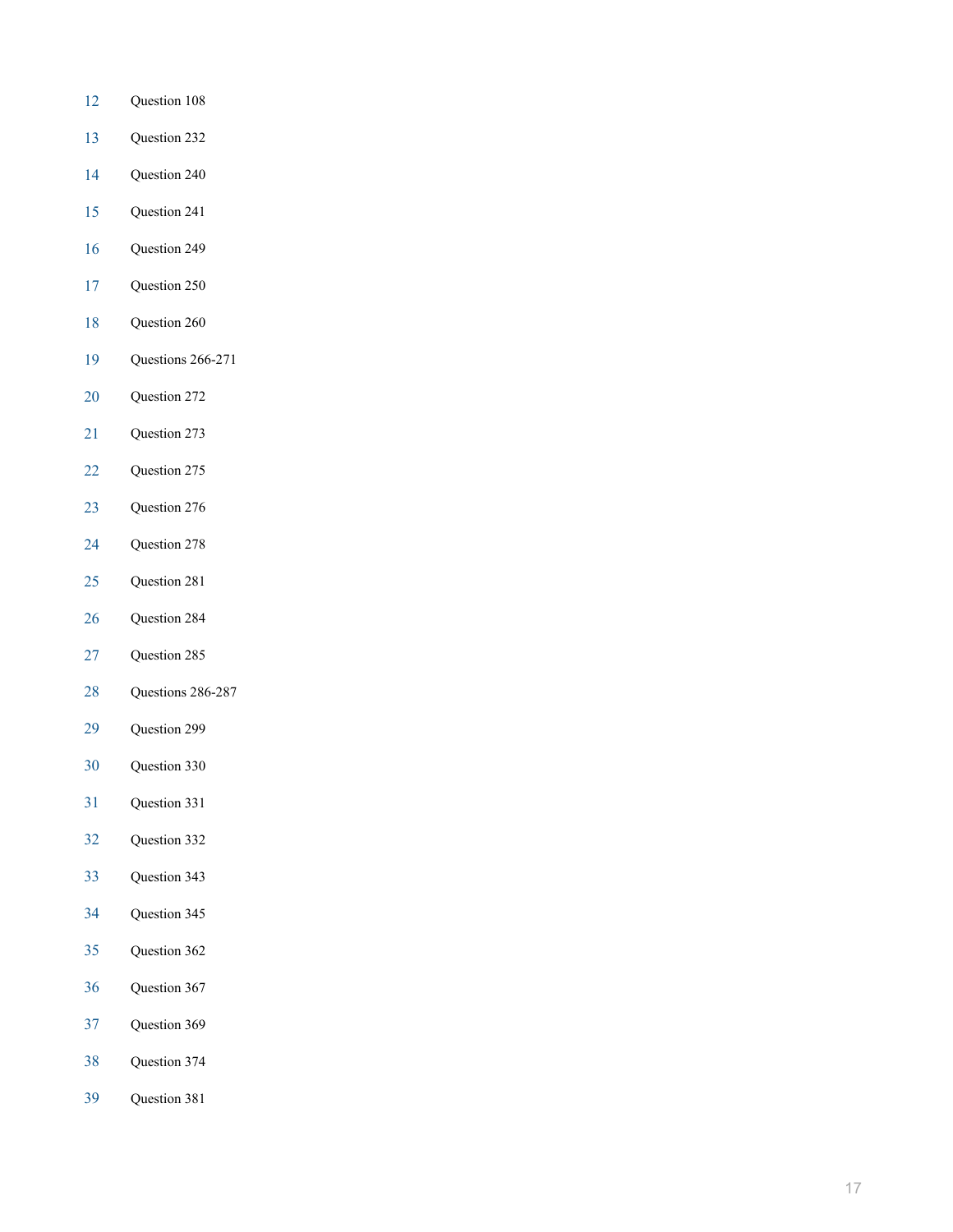- <span id="page-17-0"></span>Question 384
- <span id="page-17-1"></span>Questions 385 & 386
- <span id="page-17-2"></span>Question 389
- <span id="page-17-3"></span>Question 390
- <span id="page-17-4"></span>Question 391
- <span id="page-17-5"></span>Question 392
- <span id="page-17-6"></span>Question 396
- <span id="page-17-7"></span>Questions 395-397
- <span id="page-17-8"></span>Question 399
- <span id="page-17-9"></span>Question 406
- <span id="page-17-10"></span>Question 408
- <span id="page-17-11"></span>Question 409
- <span id="page-17-12"></span>Question 411
- <span id="page-17-13"></span>Question 414
- <span id="page-17-14"></span>Question 426
- <span id="page-17-15"></span>Question 427
- <span id="page-17-16"></span>Question 433
- <span id="page-17-17"></span>Questions 450-454
- <span id="page-17-18"></span>Question 461
- <span id="page-17-19"></span>Question 472
- <span id="page-17-20"></span>Question 473
- <span id="page-17-21"></span>Question 478
- <span id="page-17-22"></span>Questions 484-485
- <span id="page-17-23"></span>Question 486
- <span id="page-17-24"></span>Question 487
- <span id="page-17-25"></span>Question 491
- <span id="page-17-26"></span>Question 495
- <span id="page-17-27"></span>Questions 496-511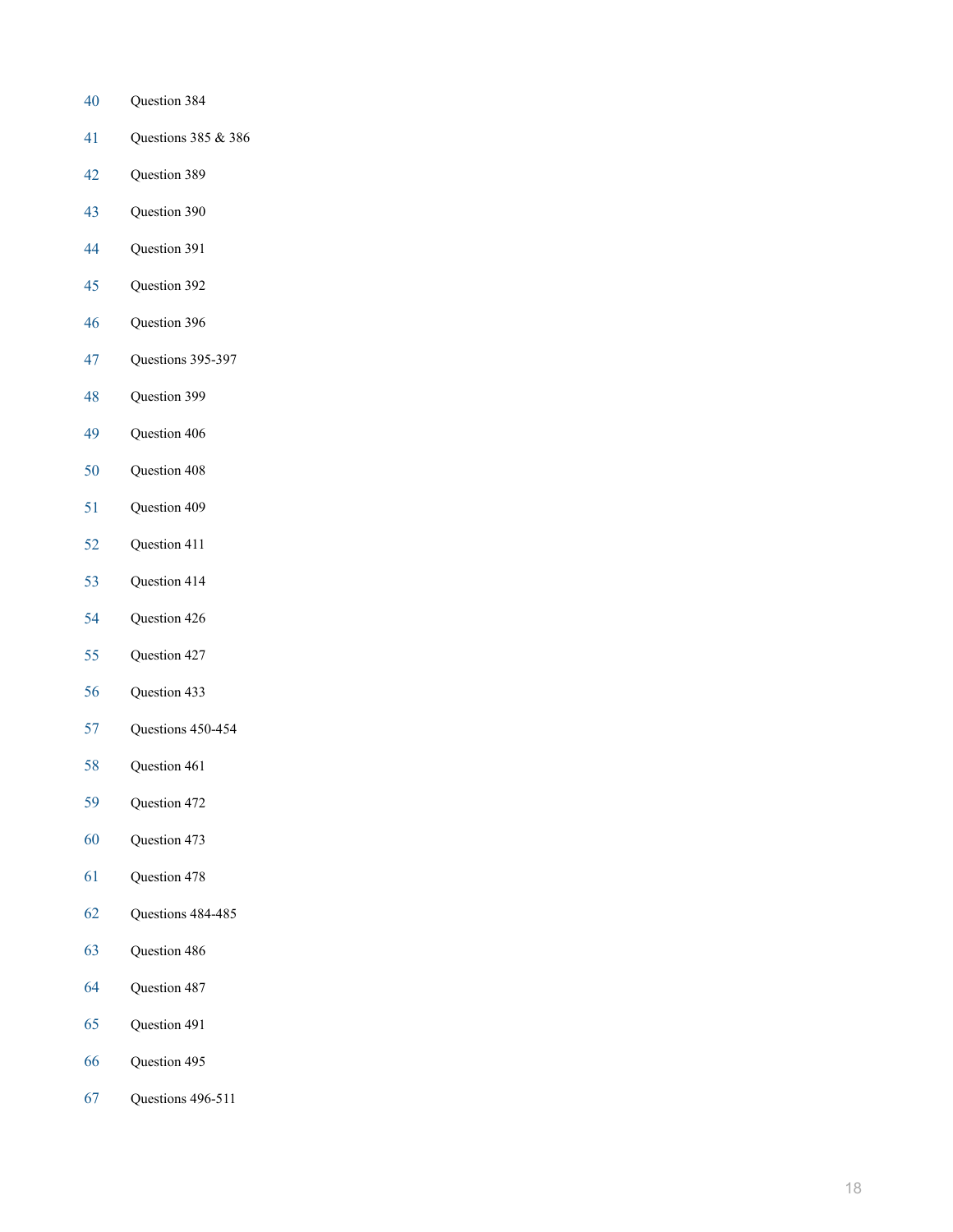- <span id="page-18-0"></span>Question 524-531
- <span id="page-18-1"></span>Question 535
- <span id="page-18-2"></span>Question 549
- <span id="page-18-3"></span>Question 552
- <span id="page-18-4"></span>Question 659
- <span id="page-18-5"></span>Question 660
- <span id="page-18-6"></span>Question 662
- <span id="page-18-7"></span>Questions 680-681
- <span id="page-18-8"></span>Question 704
- <span id="page-18-9"></span>Questions 750-751
- <span id="page-18-10"></span>Question 752
- <span id="page-18-11"></span>Question 758
- <span id="page-18-12"></span>Question 759
- <span id="page-18-13"></span>Question 761
- <span id="page-18-14"></span>Question 829
- <span id="page-18-15"></span>Question 830
- <span id="page-18-16"></span>Question 832
- <span id="page-18-17"></span>Question 834
- <span id="page-18-18"></span>Question 835
- <span id="page-18-19"></span>Question 885
- <span id="page-18-20"></span>Question 886
- <span id="page-18-21"></span>Question 2
- <span id="page-18-22"></span>Question 133
- <span id="page-18-23"></span>Question 152
- <span id="page-18-24"></span>Question 201
- <span id="page-18-25"></span>Question 202
- <span id="page-18-26"></span>Question 203
- <span id="page-18-27"></span>Question 204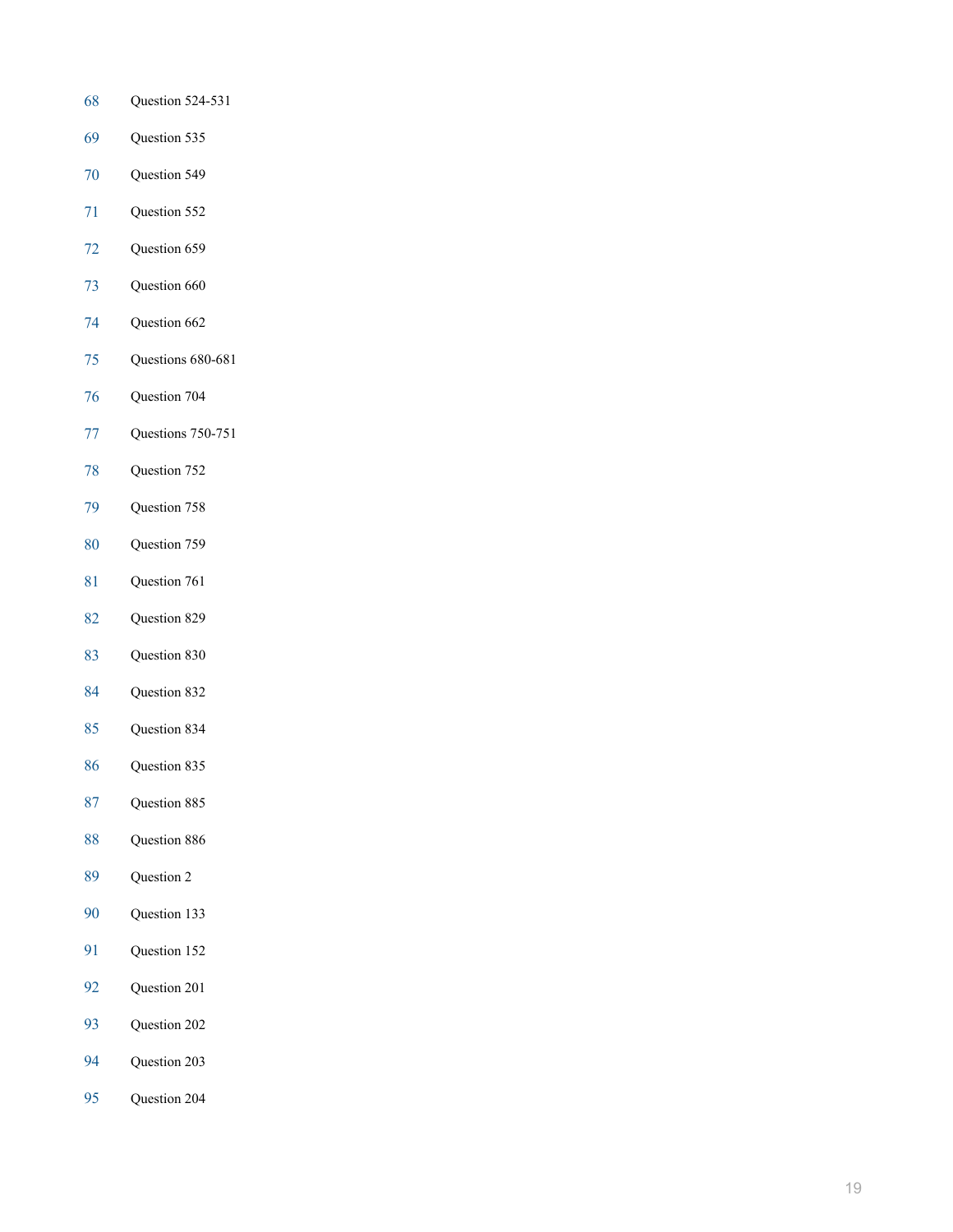- <span id="page-19-0"></span>Question 210
- <span id="page-19-1"></span>Question 211
- <span id="page-19-2"></span>Question 217
- <span id="page-19-3"></span>Question 220
- <span id="page-19-4"></span>Question 221
- <span id="page-19-5"></span>Question 226
- <span id="page-19-6"></span>Question 227
- <span id="page-19-7"></span>Question 228
- <span id="page-19-8"></span>Question 229
- <span id="page-19-9"></span>Question 260
- <span id="page-19-10"></span>Question 263
- <span id="page-19-11"></span>Questions 264-266
- <span id="page-19-12"></span>Question 292
- <span id="page-19-13"></span>Question 294
- <span id="page-19-14"></span>Question 301
- <span id="page-19-15"></span>Question 302
- <span id="page-19-16"></span>Question 304
- <span id="page-19-17"></span>Question 305
- <span id="page-19-18"></span>Question 306
- <span id="page-19-19"></span>Question 307
- <span id="page-19-20"></span>Question 311
- <span id="page-19-21"></span>Question 314
- <span id="page-19-22"></span>Question 318
- <span id="page-19-23"></span>Question 320
- <span id="page-19-24"></span>Question 321
- <span id="page-19-25"></span>Question 323
- <span id="page-19-26"></span>Question 324
- <span id="page-19-27"></span>Question 327